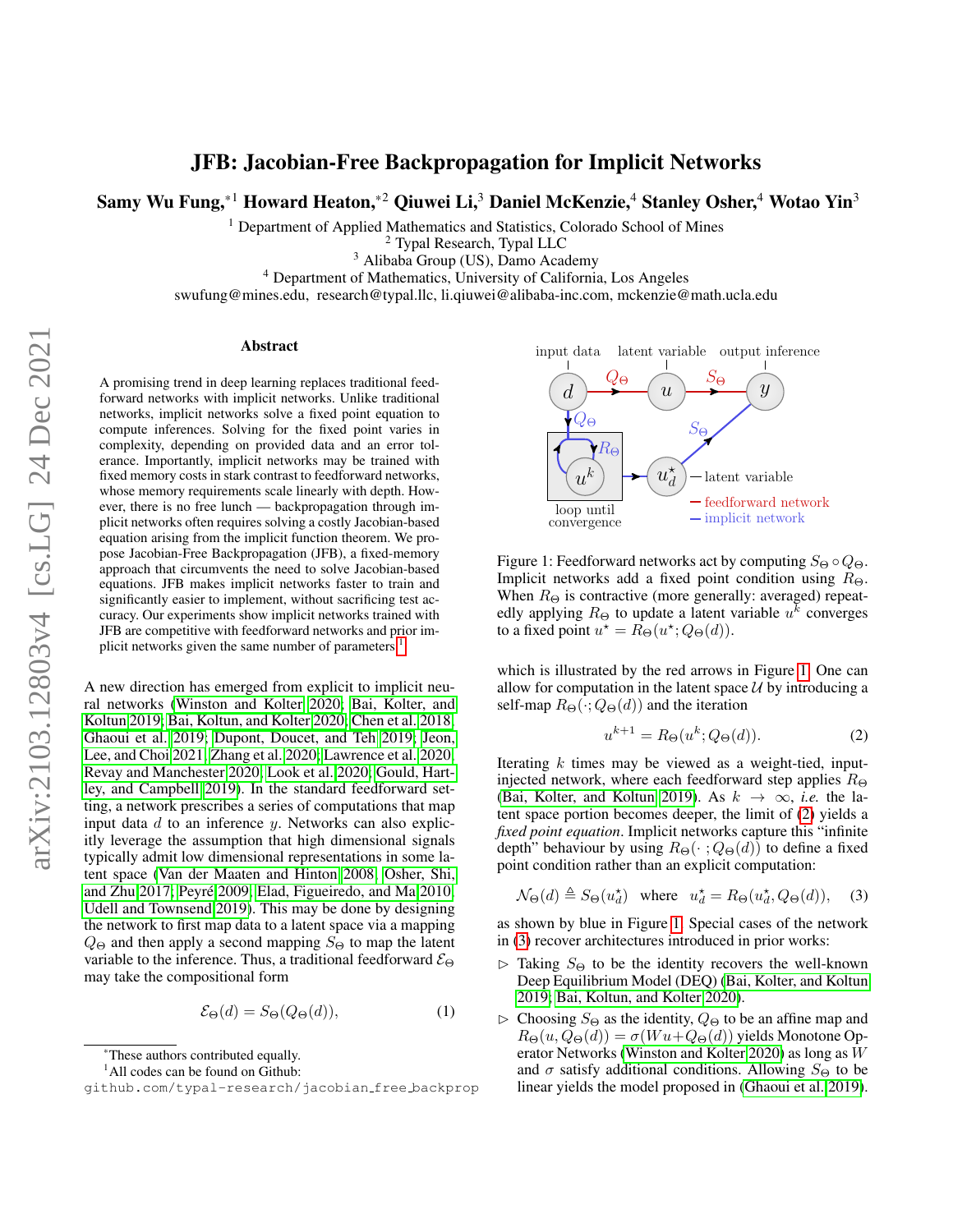Three immediate questions arise from [\(3\)](#page-0-3):

- $\blacktriangleright$  Is the definition in [\(3\)](#page-0-3) well-posed?
- $\blacktriangleright$  How is  $\mathcal{N}_{\Theta}(d)$  evaluated?

 $\blacktriangleright$  How are the weights  $\Theta$  of  $\mathcal{N}_{\Theta}$  updated during training?

Since the first two points are well-established [\(Winston and](#page-8-0) [Kolter 2020;](#page-8-0) [Bai, Kolter, and Koltun 2019\)](#page-7-0), we briefly review these in Section [2](#page-1-0) and focus on the third point. Using gradient-based methods for training requires computing  $d\mathcal{N}_{\Theta}/d\Theta$ , and in particular,  $du_d^{\star}/d\Theta$ . Hitherto, previous works computed  $du_d^{\star}/d\Theta$  by solving a Jacobian-based equation (see Section [3\)](#page-2-0). Solving this linear system is computationally expensive and prone to instability, particularly when the dimension of the latent space is large and/or includes certain structures (*e.g.* batch normalization and/or dropout) [\(Bai, Kolter, and Koltun 2019;](#page-7-0) [Bai, Koltun, and](#page-7-1) [Kolter 2020\)](#page-7-1).

Our primary contribution is a new and simple Jacobian-Free Backpropagation (JFB) technique for training implicit networks that avoids *any* linear system solves. Instead, our scheme backpropagates by omitting the Jacobian term, resulting in a form of preconditioned gradient descent. JFB yields much faster training of implicit networks and allows for a wider array of architectures.

#### 1 Why Implicit Networks?

<span id="page-1-5"></span>Below, we discuss several advantages of implicit networks over explicit, feedforward networks.

Implicit networks for implicitly defined outputs In some applications, the desired network output is most aptly described implicitly as a fixed point, not via an explicit function. As a toy example, consider predicting the variable  $y \in \mathbb{R}$  given  $d \in [-1/2, 1/2]$  when  $(d, y)$  is known to satisfy  $y = d + y^5$  $(4)$ 

Using 
$$
y_1 = 0
$$
 and the iteration

<span id="page-1-1"></span>
$$
y_{k+1} = T(y_k; d) \triangleq d + y_k^5, \text{ for all } k \in \mathbb{N}, \qquad (5)
$$

one obtains  $y_k \to y$ . In this setting, y is exactly (and implicitly) characterized by  $y = T(y, d)$ . On the other hand, an explicit solution to [\(4\)](#page-1-1) requires an infinite series representation, unlike the simple formula  $T(y, d) = d + y^5$ . See Appendix [F](#page-17-0) for further details. Thus, it can be simpler and more appropriate to model a relationship implicitly. For example, in areas as diverse as game theory and inverse problems, the output of interest may naturally be characterized as the fixed point to an operator parameterized by the input data  $d$ . Since implicit networks find fixed points by design, they are wellsuited to such problems as shown by recent works [\(Heaton](#page-7-8) [et al. 2021a,](#page-7-8)[b;](#page-7-9) [Gilton, Ongie, and Willett 2021\)](#page-7-10).

"Infinite depth" with constant memory training As mentioned, solving for the fixed point of  $R_{\Theta}(\cdot; Q_{\Theta}(d))$  is analogous to a forward pass through an "infinite depth" (in practice, very deep) weight-tied, input injected feedforward network. However, implicit networks do not need to store intermediate quantities of the forward pass for backpropagation. Consequently, implicit networks are trained using *constant memory costs* with respect to depth – relieving a major bottleneck of training deep networks.

No loss of expressiveness Implicit networks as defined in [\(3\)](#page-0-3) are at least as expressive as feedforward networks. This can easily be observed by setting  $R_{\Theta}$  to simply return  $Q_{\Theta}$ ; in this case, the implicit  $\mathcal{N}_{\Theta}$  reduces to the feedforward  $\mathcal{E}_{\Theta}$ in [\(1\)](#page-0-4). More interestingly, the class of implicit networks in which  $S_{\Theta}$  and  $Q_{\Theta}$  are constrained to be affine maps contains all feedforward networks, and is thus at least as expressive [\(Ghaoui et al. 2019\)](#page-7-3), [\(Bai, Kolter, and Koltun](#page-7-0) [2019,](#page-7-0) Theorem 3). Universal approximation properties of implicit networks then follow immediately from such properties of conventional deep neural models (*e.g.* see [\(Csaji et al. 2001;](#page-7-11) [Lu et al. 2017;](#page-8-9) [Kidger and Lyons 2020\)](#page-8-10)). ´

We also mention a couple limitations of implicit networks.

Architectural limitations As discussed above, in theory given any feedforward network one may write down an implicit network yielding the same output (for all inputs). In practice, evaluating the implicit network requires finding a fixed point of  $R_{\Theta}$ . The fixed point finding algorithm then places constraints on  $R_{\Theta}$  (*e.g.* Assumption [2.1\)](#page-2-1). Guaranteeing the existence and computability of  $dN_{\Theta}/d\Theta$  places further constraints on  $R_{\Theta}$ . For example, if Jacobian-based backpropagation is used,  $R_{\Theta}$  cannot contain batch normalization [\(Bai, Kolter, and Koltun 2019\)](#page-7-0).

Slower inference Once trained, inference with an implicit network requires solving for a fixed point of  $R_{\Theta}$ . Finding this fixed point using an iterative algorithm requires evaluating  $R_{\Theta}$  repeatedly and, thus, is often slower than inference with a feedforward network.

## 2 Implicit Network Formulation

<span id="page-1-0"></span>All terms presented in this section are provided in a general context, which is later made concrete for each application. We include a subscript  $\Theta$  on various terms to emphasize the indicated mapping will ultimately be parameterized in terms of tunable weights<sup>[2](#page-1-2)</sup>  $\Theta$ . At the highest level, we are interested in constructing a neural network  $\mathcal{N}_{\Theta} : \mathcal{D} \to \mathcal{Y}$  that maps from a data space<sup>[3](#page-1-3)</sup>  $D$  to an inference space  $Y$ . The implicit portion of the network uses a latent space  $U$ , and data is mapped to this latent space by  $Q_{\Theta} : \mathcal{D} \to \mathcal{U}$ . We define the *network operator*  $T_{\Theta}: \mathcal{U} \times \mathcal{D} \rightarrow \mathcal{U}$  by

$$
T_{\Theta}(u;d) \triangleq R_{\Theta}(u,Q_{\Theta}(d)). \tag{6}
$$

Provided input data d, our aim is to find the unique fixed point  $u_d^*$  of  $\overline{T}_{\Theta}(\cdot; d)$  and then map  $u_d^*$  to the inference space  $\mathcal Y$  via a final mapping  $S_{\Theta} : U \to V$ . This enables us to define an implicit network  $\mathcal{N}_{\Theta}$  by

<span id="page-1-4"></span>
$$
\mathcal{N}_{\Theta}(d) \triangleq S_{\Theta}(u_d^{\star}) \quad \text{where} \quad u_d^{\star} = T_{\Theta}(u_d^{\star}; d). \tag{7}
$$

<span id="page-1-2"></span> $2$ We use the same subscript for all terms, noting each operator typically depends on a portion of the weights.

<span id="page-1-3"></span><sup>&</sup>lt;sup>3</sup>Each space is assumed to be a real-valued finite dimensional Hilbert space  $(e.g. \mathbb{R}^n)$  endowed with a product  $\langle \cdot, \cdot \rangle$  and norm  $||\cdot||$ . It will be clear from context which space is being used.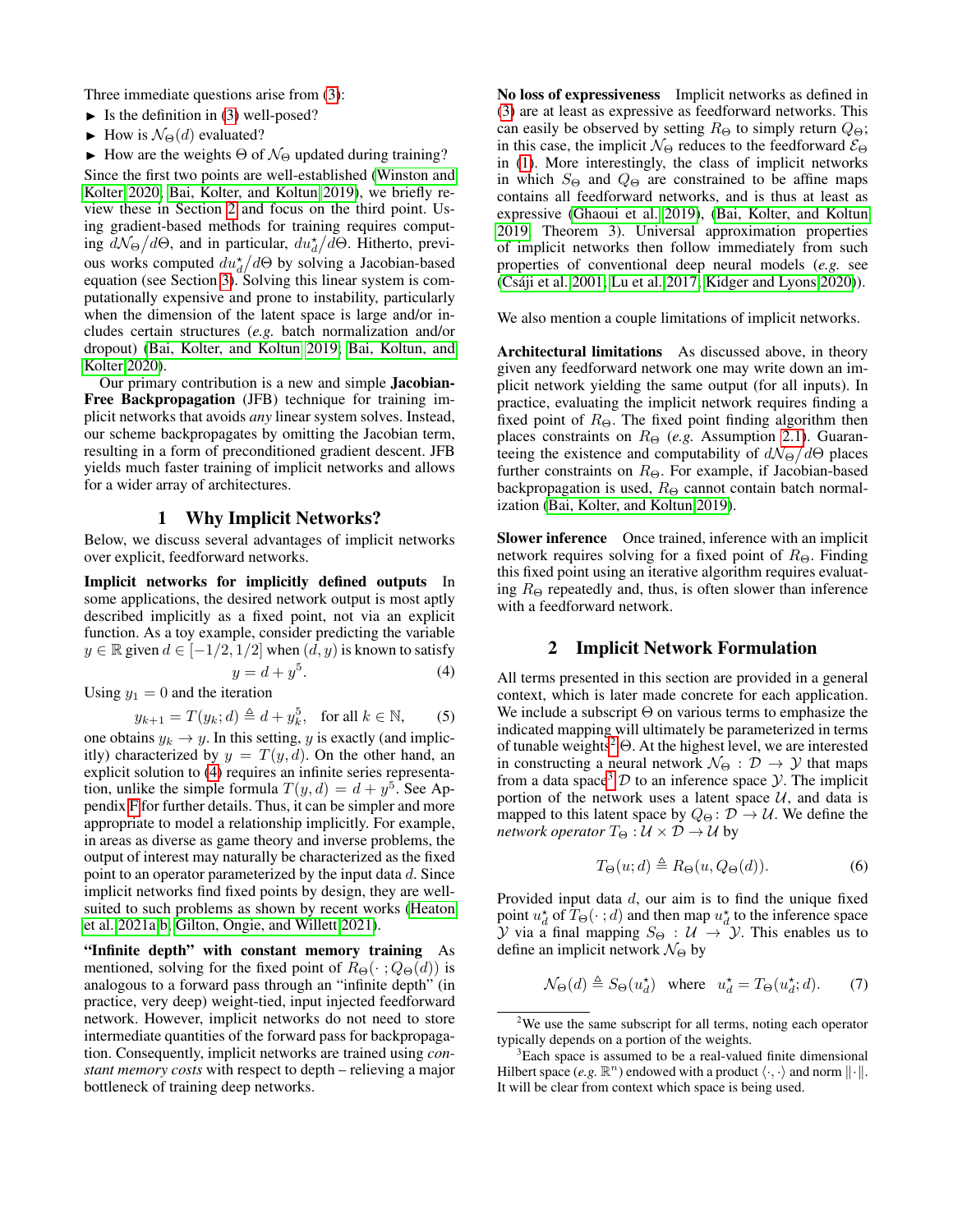<span id="page-2-2"></span>

| Algorithm 1: Implicit Network with Fixed Point Iteration |                                         |                                                                            |  |  |  |
|----------------------------------------------------------|-----------------------------------------|----------------------------------------------------------------------------|--|--|--|
|                                                          | 1: $\mathcal{N}_{\Theta}(d)$ :          | $\triangleleft$ Input data is d                                            |  |  |  |
|                                                          | 2: $u^1 \leftarrow \hat{u}$             | $\triangleleft$ Assign latent term                                         |  |  |  |
| 3:                                                       |                                         | while $  u^k - T_{\Theta}(u^k; d)   > \varepsilon \leq L$ oop til converge |  |  |  |
| 4:                                                       | $u^{k+1} \leftarrow T_{\Theta}(u^k; d)$ | $\triangleleft$ Refine latent term                                         |  |  |  |
|                                                          | 5: $k \leftarrow k+1$                   | $\triangleleft$ Increment counter                                          |  |  |  |
|                                                          | 6: return $S_{\Theta}(u^k)$             | $\triangleleft$ Output <i>estimate</i>                                     |  |  |  |

Implementation considerations for  $T_{\Theta}$  are discussed below. We also introduce assumptions on  $T_{\Theta}$  that yield sufficient conditions to use the simple procedure in Algorithm [1](#page-2-2) to approximate  $\mathcal{N}_{\Theta}(d)$ . In this algorithm, the latent variable initialization  $\hat{u}$  can be any fixed quantity (*e.g.* the zero vector). The inequality in Step 3 gives a fixed point residual condition that measures convergence. Step 4 implements a fixed point update. The estimate of the inference  $N_{\Theta}(d)$  is computed by applying  $S_{\Theta}$  to the latent variable  $u^k$  in Step 6. The blue path in Figure [1](#page-0-1) visually summarizes Algorithm [1.](#page-2-2)

Convergence Finitely many loops in Steps 3 and 4 of Algorithm [1](#page-2-2) is guaranteed by a classic functional analysis result [\(Banach 1922\)](#page-7-12). This approach is used by several implicit networks [\(Ghaoui et al. 2019;](#page-7-3) [Winston and Kolter 2020;](#page-8-0) [Jeon, Lee, and Choi 2021\)](#page-7-5). Below we present a variation of Banach's result for our setting.

<span id="page-2-1"></span>**Assumption 2.1.** *The mapping*  $T_{\Theta}$  *is L-Lipschitz with respect to its inputs* (u, d)*, i.e. ,*

$$
||T_{\Theta}(u; d) - T_{\Theta}(v; w)|| \le L ||(u, d) - (v, w)||,
$$
 (8)

*for all*  $(u, d)$ ,  $(v, w) \in U \times \mathcal{D}$ . *Holding d fixed, the operator*  $T_{\Theta}(\cdot; d)$  *is a contraction, i.e. there exists*  $\gamma \in [0, 1)$  *such that* 

<span id="page-2-5"></span>
$$
||T_{\Theta}(u; d) - T_{\Theta}(v; d)|| \le \gamma ||u - v||, \text{ for all } u, v \in \mathcal{U}.
$$
 (9)

**Remark 2.1.** *The L-Lipschitz condition on*  $T_{\Theta}$  *is used since recent works show Lipschitz continuity with respect to inputs improves generalization [\(Sokolic et al. 2017;](#page-8-11) [Gouk et al.](#page-7-13) ´ [2021;](#page-7-13) [Finlay et al. 2018\)](#page-7-14) and adversarial robustness [\(Cisse](#page-7-15) [et al. 2017;](#page-7-15) [Anil, Lucas, and Grosse 2019\)](#page-7-16).*

**Theorem 2.1.** (BANACH) *For any*  $u^1 \in \mathcal{U}$ , *if the sequence* {u <sup>k</sup>} *is generated via the update relation*

$$
u^{k+1} = T_{\Theta}(u^k; d), \text{ for all } k \in \mathbb{N}, \tag{10}
$$

*and if Assumption [2.1](#page-2-1) holds, then* {u <sup>k</sup>} *converges linearly to the unique fixed point*  $u_d^*$  *of*  $T_{\Theta}(\cdot; d)$ *.* 

Alternative Approaches In [\(Bai, Kolter, and Koltun](#page-7-0) [2019;](#page-7-0) [Bai, Koltun, and Kolter 2020\)](#page-7-1) Broyden's method is used for finding  $u_d^*$ . Broyden's method is a quasi-Newton scheme and so at each iteration it updates a stored approximation to the Jacobian  $J_k$  and then solves a linear system in Jk. Since in this work our goal is to explore truly *Jacobianfree* approaches, we stick to the simpler fixed point iteration scheme when computing  $\tilde{u}$  (*i.e.* Algorithm [1\)](#page-2-2). In the contemporaneous [\(Gilton, Ongie, and Willett 2021\)](#page-7-10), it is reported that using fixed point iteration in conjunction with Anderson

acceleration finds  $\tilde{u}$  faster than both vanilla fixed point iteration and Broyden's method. Combining JFB with Anderson accelerated fixed point iteration is a promising research direction we leave for future work.

Other Implicit Formulations A related implicit learning formulation is the well-known neural ODE model [\(Chen](#page-7-2) [et al. 2018;](#page-7-2) [Dupont, Doucet, and Teh 2019;](#page-7-4) [Ruthotto and](#page-8-12) [Haber 2021\)](#page-8-12). Neural ODEs leverage known connections between deep residual models and discretizations of differential equations [\(Haber and Ruthotto 2017;](#page-7-17) [Weinan 2017;](#page-8-13) [Ruthotto and Haber 2019;](#page-8-14) [Chang et al. 2018;](#page-7-18) [Finlay et al.](#page-7-19) [2020;](#page-7-19) [Lu et al. 2018\)](#page-8-15), and replace these discretizations by black-box ODE solvers in forward and backward passes. The implicit property of these models arise from their method for computing gradients. Rather than backpropagate through each layer, backpropagation is instead done by solving the adjoint equation [\(Jameson 1988\)](#page-7-20) using a blackbox ODE solver as well. This is analogous to solving the Jacobian-based equation when performing backpropagation for implicit networks (see [\(13\)](#page-3-0)) and allows the user to alleviate the memory costs of backpropagation through deep neural models by solving the adjoint equation at additional computational costs. A drawback is that the adjoint equation must be solved to high-accuracy; otherwise, a descent direction is not necessarily guaranteed [\(Gholami, Keutzer, and](#page-7-21) [Biros 2019;](#page-7-21) [Onken and Ruthotto 2020;](#page-8-16) [Onken et al. 2021\)](#page-8-17).

## 3 Backpropagation

<span id="page-2-0"></span>We present a simple way to backpropagate with implicit networks, called Jacobian-free backprop (JFB). Traditional backpropagation will *not* work effectively for implicit networks since forward propagation during training could entail hundreds or thousands of iterations, requiring ever growing memory to store computational graphs. On the other hand, implicit models maintain fixed memory costs by backpropagating "through the fixed point" and solving a Jacobianbased equation (at potentially substantial added computational costs). The key step to circumvent this Jacobian-based equation with JFB is to tune weights by using a preconditioned gradient. Let  $\ell : \mathcal{Y} \times \mathcal{Y} \to \mathbb{R}$  be a smooth loss function, denoted by  $\ell(x, y)$ , and consider the training problem

$$
\min_{\Theta} \mathbb{E}_{d \sim \mathcal{D}} \left[ \ell \left( y_d, \mathcal{N}_{\Theta}(d) \right) \right],\tag{11}
$$

where we abusively write  $D$  to also mean a distribution. For clarity of presentation, in the remainder of this section we notationally suppress the dependencies on weights  $\Theta$  by letting  $u_d^*$  denote the fixed point in [\(7\)](#page-1-4). Unless noted otherwise, mapping arguments are implicit in this section; in each implicit case, this will correspond to entries in [\(7\)](#page-1-4). We begin with standard assumptions enabling us to differentiate  $\mathcal{N}_{\Theta}$ .

<span id="page-2-6"></span>**Assumption 3.1.** *The mappings*  $S_{\Theta}$  *and*  $T_{\Theta}$  *are continuously differentiable with respect to* u *and* Θ*.*

<span id="page-2-4"></span>Assumption 3.2. *The weights* Θ *may be written as a tuple*  $\Theta = (\theta_S, \theta_T)$  *such that weight paramaterization of*  $S_{\Theta}$  *and*  $T_{\Theta}$  *depend only on*  $\theta_S$  *and*  $\theta_T$ *, respectively.*<sup>[4](#page-2-3)</sup>

<span id="page-2-3"></span><sup>&</sup>lt;sup>4</sup>This assumption is easy to ensure in practice. For notational brevity, we use the subscript Θ throughout.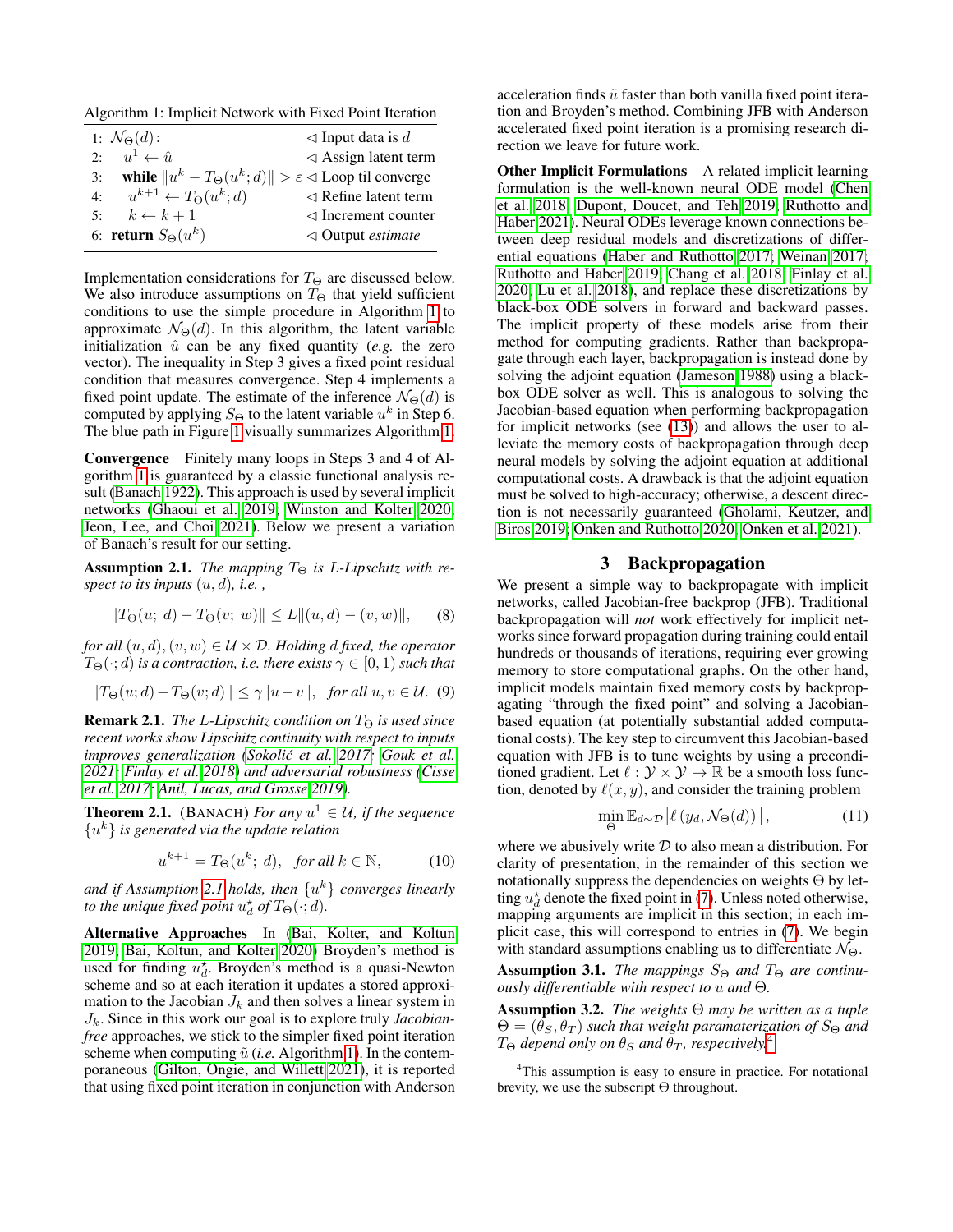

Figure 2: Diagram of a possible architecture for network operator  $T_{\Theta}$  (in large rectangle). Data d and latent u variables are processed in two streams by nonlinearities (denoted by  $\sigma$ ) and affine mappings (denoted by rectangles). These streams merge into a final stream that may also contain transformations. Light gray and blue affine maps are  $\ell$ -Lipschitz and 1-Lipschitz, respectively. The mapping  $Q_{\Theta}$  from data space to latent space is enclosed by the red rectangle.

Let  $\mathcal{J}_{\Theta}$  be defined as the identity operator, denoted by I, minus the Jacobian<sup>[5](#page-3-1)</sup> of  $T_{\Theta}$  at  $(u, d)$ , *i.e.* 

<span id="page-3-5"></span>
$$
\mathcal{J}_{\Theta}(u; d) \triangleq \mathbf{I} - \frac{\mathrm{d}T_{\Theta}}{\mathrm{d}u}(u; d). \tag{12}
$$

Following [\(Winston and Kolter 2020;](#page-8-0) [Bai, Kolter, and](#page-7-0) [Koltun 2019\)](#page-7-0), we differentiate both sides of the fixed point relation in [\(7\)](#page-1-4) to obtain, by the implicit function theorem,

<span id="page-3-0"></span>
$$
\frac{\mathrm{d}u_d^*}{\mathrm{d}\Theta} = \frac{\partial T_{\Theta}}{\partial u}\frac{\mathrm{d}u_d^*}{\mathrm{d}\Theta} + \frac{\partial T_{\Theta}}{\partial \Theta} \implies \frac{\mathrm{d}u_d^*}{\mathrm{d}\Theta} = \mathcal{J}_{\Theta}^{-1} \cdot \frac{\partial T_{\Theta}}{\partial \Theta}, (13)
$$

where  $\mathcal{J}_{\Theta}^{-1}$  exists whenever  $\mathcal{J}_{\Theta}$  exists (see Lemma [A.1\)](#page-9-0). Using the chain rule gives the loss gradient

<span id="page-3-2"></span>
$$
\frac{\mathrm{d}}{\mathrm{d}\Theta} \left[ \ell(y_d, \mathcal{N}_{\Theta}(d)) \right] = \frac{\mathrm{d}}{\mathrm{d}\Theta} \left[ \ell(y_d, S_{\Theta}(T_{\Theta}(u_d^{\star}, d)) \right] \n= \frac{\partial \ell}{\partial y} \left[ \frac{\mathrm{d}S_{\Theta}}{\mathrm{d}u} \mathcal{J}_{\Theta}^{-1} \frac{\partial T_{\Theta}}{\partial \Theta} + \frac{\partial S_{\Theta}}{\partial \Theta} \right].
$$
\n(14)

The matrix  $\mathcal{J}_{\Theta}$  satisfies the inequality (see Lemma [A.1\)](#page-9-0)

$$
\langle u, \mathcal{J}_{\Theta}^{-1} u \rangle \ge \frac{1 - \gamma}{(1 + \gamma)^2} ||u||^2
$$
, for all  $u \in \mathcal{U}$ . (15)

Intuitively, this coercivity property makes it seem possible to remove  $\mathcal{J}_{\Theta}^{-1}$  from [\(14\)](#page-3-2) and backpropagate using

$$
p_{\Theta} \triangleq -\frac{\mathrm{d}}{\mathrm{d}\Theta} \left[ \ell(y_d, S_{\Theta}(T_{\Theta}(u, d)) \right]_{u=u_d^*}
$$
  
= 
$$
-\frac{\partial \ell}{\partial y} \left[ \frac{\mathrm{d}S_{\Theta}}{\mathrm{d}u} \frac{\partial T_{\Theta}}{\partial \Theta} + \frac{\partial S_{\Theta}}{\partial \Theta} \right].
$$
 (16)

The omission of  $\mathcal{J}_{\Theta}^{-1}$  admits two straightforward interpretations. Note  $\mathcal{N}_{\Theta}(d) = S_{\Theta}(T_{\Theta}(u_d^*, d)),$  and so  $p_{\Theta}$  is precisely the gradient of the expression  $\ell(y_d, S_{\Theta}(T_{\Theta}(u_d^*, d))),$ 

treating  $u_d^*$  as a constant *independent* of  $\Theta$ . The distinction is that using  $S_{\Theta}(T_{\Theta}(u_d^*; d))$  assumes, perhaps by chance, the user chose the first iterate  $u^1$  in their fixed point iteration (see Algorithm [1\)](#page-2-2) to be precisely the fixed point  $u_d^*$ . This makes the iteration trivial, "converging" in one iteration. We can simulate this behavior by using the fixed point iteration to find  $u_d^*$  and only backpropagating through the final step of the fixed point iteration, as shown in Figure [4.](#page-5-0)

Since the weights Θ typically lie in a space of much higher dimension than the latent space  $U$ , the Jacobians  $\partial S_{\Theta}/\partial\Theta$  and  $\partial T_{\Theta}/\partial\Theta$  effectively always have full column rank. We leverage this fact via the following assumption.

<span id="page-3-4"></span>Assumption 3.3. *Under Assumption [3.2,](#page-2-4) given any weights*  $\Theta = (\theta_S, \theta_T)$  *and data d, the matrix* 

<span id="page-3-6"></span>
$$
M \triangleq \left[ \begin{array}{cc} \frac{\partial S_{\Theta}}{\partial \theta_{S}} & 0\\ 0 & \frac{\partial T_{\Theta}}{\partial \theta_{T}} \end{array} \right] \tag{17}
$$

*has full column rank and is sufficiently well conditioned to satisfy the inequality*[6](#page-3-3)

<span id="page-3-7"></span>
$$
\kappa(M^{\top}M) = \frac{\lambda_{\max}(M^{\top}M)}{\lambda_{\min}(M^{\top}M)} \le \frac{1}{\gamma}.
$$
 (18)

Remark 3.1. *The conditioning portion of the above assumption is useful for bounding the worst-case behavior in our analysis. However, we found it unnecessary to enforce this in our experiments for effective training (e.g. see Figure [5\)](#page-6-0), which we hypothesize is justified because worst case behavior rarely occurs in practice and we train using averages of*  $p_{\Theta}$  *for samples drawn from large data sets.* 

Assumption [3.3](#page-3-4) gives rise to a second interpretation of JFB. Namely, the full column rank of  $M$  enables us to

<span id="page-3-1"></span><sup>&</sup>lt;sup>5</sup>Under Assumption [2.1,](#page-2-1) the Jacobian  $\mathcal{J}_{\Theta}$  exists almost everywhere. However, presentation is cleaner by assuming smoothness.

<span id="page-3-3"></span><sup>&</sup>lt;sup>6</sup>The term  $\gamma$  here refers to the contraction factor in [\(9\)](#page-2-5).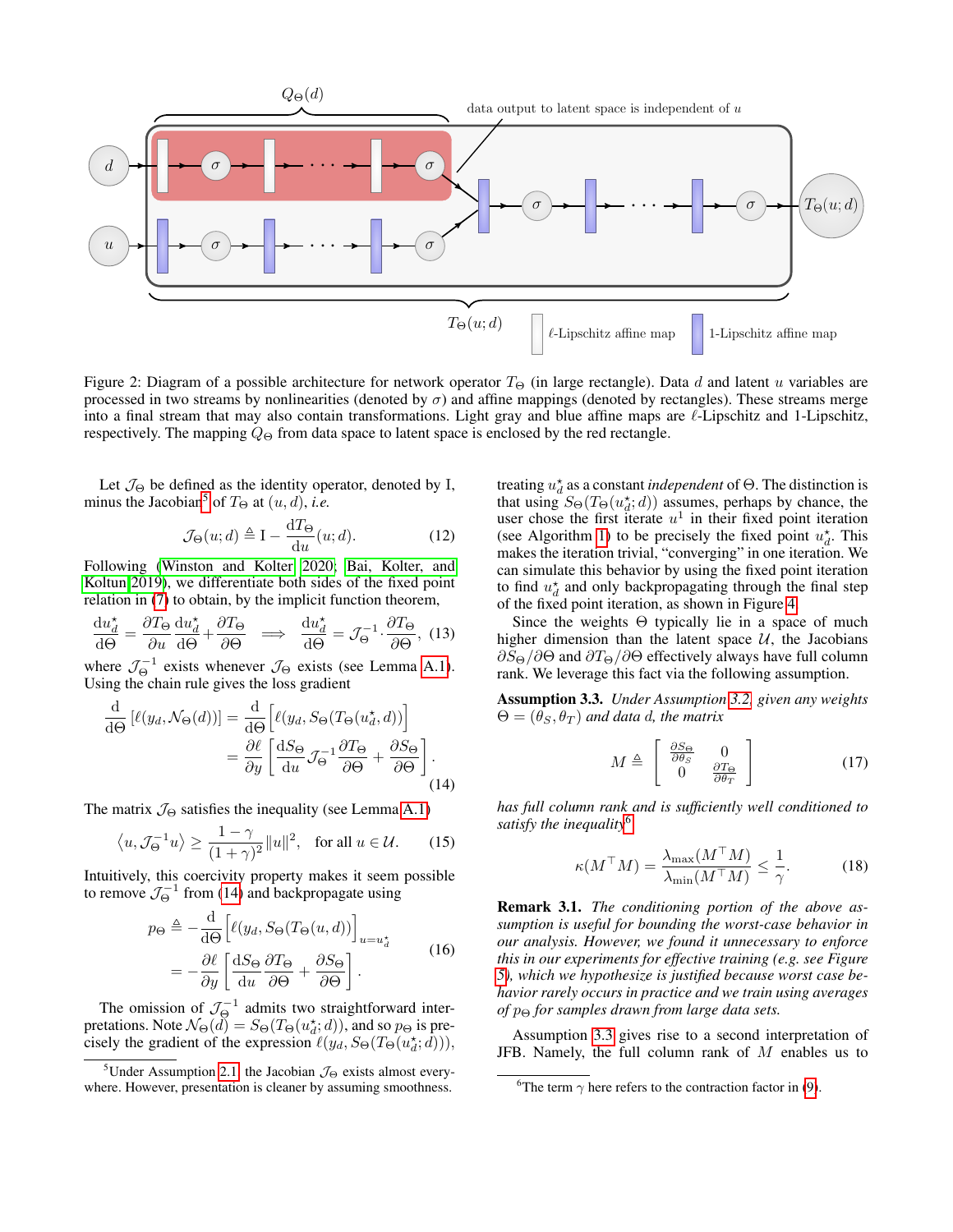rewrite  $p_{\Theta}$  as a preconditioned gradient, *i.e.* 

$$
p_{\Theta} = \underbrace{\left(M \begin{bmatrix} I & 0 \\ 0 & \mathcal{J}_{\Theta} \end{bmatrix} M^{+}\right) \frac{d\ell}{d\Theta},}_{\text{preconditioning term}}, \qquad (19)
$$

where  $M^+$  is the Moore-Penrose pseudo inverse [\(Moore](#page-8-18) [1920;](#page-8-18) [Penrose 1955\)](#page-8-19). These insights lead to our main result.

<span id="page-4-0"></span>Theorem 3.1. *If Assumptions [2.1,](#page-2-1) [3.1,](#page-2-6) [3.2,](#page-2-4) and [3.3](#page-3-4) hold for given weights* Θ *and data* d*, then*

<span id="page-4-1"></span>
$$
p_{\Theta} \triangleq -\frac{\mathrm{d}}{\mathrm{d}\Theta} \Big[ \ell(y_d, S_{\Theta}(T_{\Theta}(u, d)) \Big]_{u=u_d^*} \tag{20}
$$

*is a descent direction for*  $\ell(y_d, \mathcal{N}_{\Theta}(d))$  *with respect to*  $\Theta$ *.* 

Theorem [3.1](#page-4-0) shows we can avoid difficult computations associated with  $\mathcal{J}_{\Theta}^{-1}$  in [\(14\)](#page-3-2) (*i.e.* solving an associated linear system/adjoint equation) in implicit network literature [\(Chen et al. 2018;](#page-7-2) [Dupont, Doucet, and Teh 2019;](#page-7-4) [Bai,](#page-7-0) [Kolter, and Koltun 2019;](#page-7-0) [Winston and Kolter 2020\)](#page-8-0). Thus, our scheme more naturally applies to general multilayered  $T_{\Theta}$  and is substantially simpler to code. Our scheme is juxtaposed in Figure [4](#page-5-0) with classic and Jacobian-based schemes.

Two additional considerations must be made when determining the efficacy of training a model using [\(20\)](#page-4-1) rather than Jacobian-based gradients [\(14\)](#page-3-2).

- $\triangleright$  Does use of  $p_{\Theta}$  in [\(20\)](#page-4-1) degrade training/testing performance relative to [\(14\)](#page-3-2)?
- In Is the term  $p_{\Theta}$  in [\(20\)](#page-4-1) resilient to errors in estimates of the fixed point  $u_d^*$ ?

The first answer is our training scheme takes a different path to minimizers than using gradients with the implicit model. Thus, for nonconvex problems, one should not expect the results to be the same. In our experiments in Section [4,](#page-4-2) using [\(20\)](#page-4-1) is competitive [\(14\)](#page-3-2) for all tests (when applied to nearly identical models). The second inquiry is partly answered by the corollary below, which states JFB yields descent even for approximate fixed points.

<span id="page-4-7"></span>Corollary 3.1. *Given weights* Θ *and data* d*, there exists*  $\epsilon > 0$  such that if  $u_d^{\epsilon} \in U$  satisfies  $\|u_d^{\epsilon} - u_d^{\star}\| \leq \epsilon$  and *the assumptions of Theorem [3.1](#page-4-0) hold, then*

$$
p_{\Theta}^{\varepsilon} \triangleq -\frac{\mathrm{d}}{\mathrm{d}\Theta} \Big[ \ell(y_d, S_{\Theta}(T_{\Theta}(u, d)) \Big]_{u=u_d^{\varepsilon}} \tag{21}
$$

*is a descent direction of*  $\ell(y_d, \mathcal{N}_{\Theta}(d))$  *with respect to*  $\Theta$ *.* 

We are not aware of any analogous results for error tolerances in the implicit depth literature.

Coding Backpropagation A key feature of JFB is its simplicity of implementation. In particular, the backpropagation of our scheme is similar to that of a standard backpropagation. We illustrate this in the sample of PyTorch [\(Paszke](#page-8-20) [et al. 2017\)](#page-8-20) code in Figure [3.](#page-4-3) Here explicit\_model represents  $S_{\Theta}(T_{\Theta}(u; d))$ . The fixed point  $u_d^* = u_f x_d t$  is computed by successively applying  $T_{\Theta}$  (see Algorithm [1\)](#page-2-2) within a torch.no\_grad() block. With this fixed point, explicit\_model evaluates and returns  $S_{\Theta}(T_{\Theta}(u_{d}^{\star},d))$ 

to y in train mode (to create the computational graph). Thus, our scheme coincides with standard backpropagation through an explicit model with *one* latent space layer. On the other hand, standard implicit models backpropagate by solving a linear system to apply  $\mathcal{J}_{\Theta}^{-1}$  as in [\(14\)](#page-3-2). That approach requires users to manually update the parameters, use more computational resources, and make considerations (*e.g.* conditioning of  $\mathcal{J}_{\Theta}^{-1}$ ) for each architecture used.

<span id="page-4-3"></span>Implicit Forward + Proposed Backprop

u\_fxd\_pt = find\_fixed\_point(d) y = explicit\_model(u\_fxd\_pt, d)  $loss = criterion(y, labels)$ loss.backward() optimizer.step()



Neumann Backpropagation The inverse of the Jacobian in [\(12\)](#page-3-5) can be expanded using a Neumann series, *i.e.*

<span id="page-4-6"></span>
$$
\mathcal{J}_{\Theta}^{-1} = \left(I - \frac{\mathrm{d}T_{\Theta}}{\mathrm{d}u}\right)^{-1} = \sum_{k=0}^{\infty} \left(\frac{\mathrm{d}T_{\Theta}}{\mathrm{d}u}\right)^k. \tag{22}
$$

Thus, JFB is a zeroth-order approximation to the Neumann series. In particular, JFB resembles the Neumann-RBP approach for recurrent networks [\(Liao et al. 2018\)](#page-8-21). However, Neumann-RBP does not guarantee a descent direction or guidelines on how to truncate the Neumann series. This is generally difficult to achieve in theory and practice [\(Aicher,](#page-7-22) [Foti, and Fox 2020\)](#page-7-22). Our work differs from [\(Liao et al.](#page-8-21) [2018\)](#page-8-21) in that we focus purely on implicit networks, prove descent guarantees for JFB, and provide simple PyTorch implementations. Similar approaches exist in hyperparameter optimization, where truncated Neumann series are is used to approximate second-order updates during training [\(Luketina et al. 2016;](#page-8-22) [Lorraine, Vicol, and Duvenaud](#page-8-23) [2020\)](#page-8-23). Finally, similar zeroth-order truncations of the Neumann series have been employed, albeit without proof, in Meta-learning [\(Finn, Abbeel, and Levine 2017;](#page-7-23) [Rajeswaran](#page-8-24) [et al. 2019\)](#page-8-24) and in training transformers [\(Geng et al. 2021\)](#page-7-24).

## 4 Experiments

<span id="page-4-2"></span>This section shows the effectiveness of JFB using PyTorch [\(Paszke et al. 2017\)](#page-8-20). All networks are ResNet-based such that Assumption [3.2](#page-2-4) holds.<sup>[7](#page-4-4)</sup> One can ensure Assumption [2.1](#page-2-1) holds (*e.g.* via spectral normalization). Yet, in our experiments we found this unnecessary since tuning the weights automatically encouraged contractive behavior.<sup>[8](#page-4-5)</sup> All experiments are run on a single NVIDIA TITAN X GPU with 12GB RAM. Further details are in Appendix [E.](#page-17-1)

<span id="page-4-4"></span><sup>7</sup>A weaker version of Assumption [3.1](#page-2-6) also holds in practice, *i.e.* differentiability almost everywhere.

<span id="page-4-5"></span> $8$ We found [\(9\)](#page-2-5) held for batches of data during training, even when using batch normalization. See Appendix [E](#page-17-1) for more details.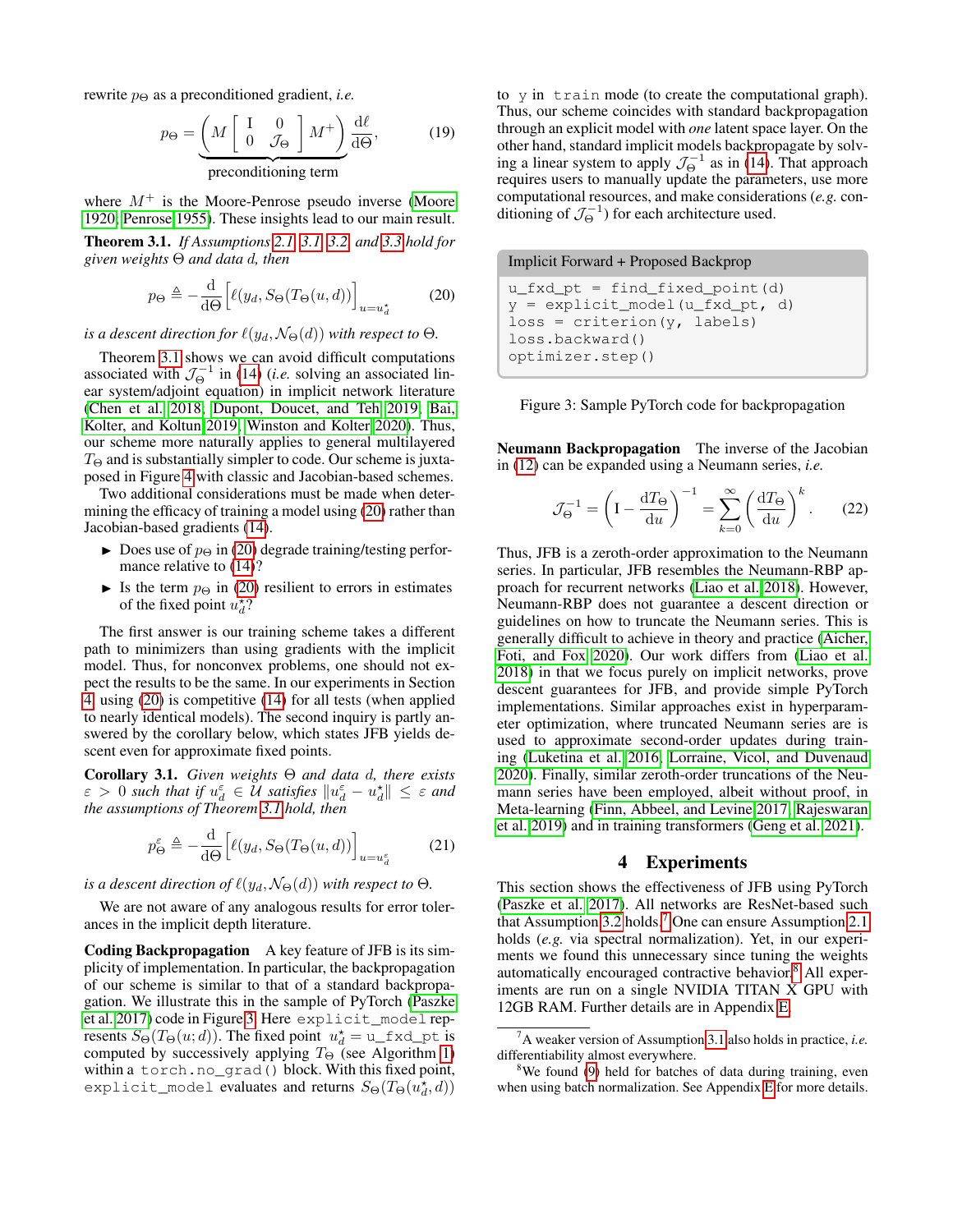<span id="page-5-0"></span>

Figure 4: Diagram of backpropagation schemes for recurrent implicit depth models. Forward propagation is tracked via solid arrows point to the right (*n.b.* each forward step uses d). Backpropagation is shown via dashed arrows pointing to the left. Traditional backpropagation requires memory capacity proportional to depth (which is implausible for large  $K$ ). Jacobianbased backpropagation solves an associated equation dependent upon the data d and operator  $T_{\Theta}$ . JFB uses a single backward step, which avoids both large memory capacity requirements and solving a Jacobian-type equation.

<span id="page-5-1"></span>

| <b>MNIST</b>                              |              |          |  |  |  |  |  |
|-------------------------------------------|--------------|----------|--|--|--|--|--|
| Method                                    | Network size | Acc.     |  |  |  |  |  |
| Explicit                                  | 54K          | 99.4%    |  |  |  |  |  |
| Neural $ODE^{\dagger}$                    | 84K          | 96.4%    |  |  |  |  |  |
| Aug. Neural $ODE^{\dagger}$               | 84K          | 98.2%    |  |  |  |  |  |
| $MON^{\ddagger}$                          | 84K          | 99.2%    |  |  |  |  |  |
| <b>JFB-trained Implicit ResNet (ours)</b> | 54K          | 99.4%    |  |  |  |  |  |
| SVHN                                      |              |          |  |  |  |  |  |
| Method                                    | Network size | Acc.     |  |  |  |  |  |
|                                           |              |          |  |  |  |  |  |
| Explicit                                  | 164K         | 93.7%    |  |  |  |  |  |
| Neural ODE <sup>†</sup>                   | 172K         | 81.0%    |  |  |  |  |  |
| Aug. Neural $ODE^{\dagger}$               | 172K         | 83.5%    |  |  |  |  |  |
| MON (Multi-tier $lg$ ) <sup>‡</sup>       | 170K         | 92.3%    |  |  |  |  |  |
| <b>JFB-trained Implicit ResNet (ours)</b> | 164K         | $94.1\%$ |  |  |  |  |  |

| Method                                                   | Network size | Acc.     |
|----------------------------------------------------------|--------------|----------|
| Explicit (ResNet-56) $*$                                 | 0.85M        | 93.0%    |
| MON (Multi-tier $lg$ ) <sup><math>\ddagger</math>*</sup> | 1.01M        | 89.7%    |
| <b>JFB-trained Implicit ResNet (ours)*</b>               | 0.84M        | $93.7\%$ |
| Multiscale DEO*                                          | 10M          | 93.8%    |

Table 1: Test accuracy of JFB-trained Implicit ResNet compared to Neural ODEs, Augmented NODEs, and MONs; † as reported in [\(Dupont, Doucet, and Teh 2019\)](#page-7-4); ‡ as reported in [\(Winston and Kolter 2020\)](#page-8-0); \*with data augmentation

## <span id="page-5-2"></span>Classification

We train implicit networks on three benchmark image classification datasets licensed under CC-BY-SA: SVHN [\(Netzer](#page-8-25) [et al. 2011\)](#page-8-25), MNIST [\(LeCun, Cortes, and Burges 2010\)](#page-8-26), and CIFAR-10 [\(Krizhevsky and Hinton 2009\)](#page-8-27). Table [1](#page-5-1) compares our results with state-of-the-art results for implicit networks, including Neural ODEs [\(Chen et al. 2018\)](#page-7-2), Augmented Neural ODEs [\(Dupont, Doucet, and Teh 2019\)](#page-7-4), Multiscale

DEQs [\(Bai, Koltun, and Kolter 2020\)](#page-7-1), and MONs [\(Winston](#page-8-0) [and Kolter 2020\)](#page-8-0). We also compare with corresponding explicit versions of our ResNet-based networks given in [\(1\)](#page-0-4) as well as with state-of-the-art ResNet results [\(He et al. 2016\)](#page-7-25) on the augmented CIFAR10 dataset. The explicit networks are trained with the same setup as their implicit counterparts. Table [1](#page-5-1) shows JFBs are an effective way to train implicit networks, substantially outperform all the ODE-based networks as well as MONs using similar or fewer parameters. Moreover, JFB is competitive with Multiscale DEQs [\(Bai,](#page-7-1) [Koltun, and Kolter 2020\)](#page-7-1) despite having less than a tenth as many parameters. Appendix [B](#page-13-0) contains additional results.

#### <span id="page-5-3"></span>Comparison to Jacobian-based Backpropagation

Table [2](#page-6-1) compares performance between using the standard Jacobian-based backpropagation and JFB. The experiments are performed on all the datasets described in Section [4.](#page-5-2) To apply the Jacobian-based backpropagation in [\(13\)](#page-3-0), we use the conjugate gradient (CG) method on an associated set of normal equations similarly to [\(Liao et al. 2018\)](#page-8-21). To maintain similar costs, we set the maximum number of CG iterations to be the same as the maximum depth of the forward propagation. The remaining experimental settings are kept the same as those from our proposed approach (and are therefore not tuned to the best of our ability). Note the network architectures trained with JFB contain batch normalization in the latent space whereas those trained with Jacobian-based backpropagation do not. Removal of batch normalization for the Jacobian-based method was necessary due to a lack of convergence when solving [\(13\)](#page-3-0), thereby increasing training loss (see Appendix [E](#page-17-1) for further details). This phenomena is also observed in previous works [\(Bai, Koltun, and Kolter](#page-7-1) [2020;](#page-7-1) [Bai, Kolter, and Koltun 2019\)](#page-7-0). Thus, we find JFB to be (empirically) effective on a wider class of network architectures (*e.g.* including batch normalization). The main purpose of the Jacobian-based results in Figure [5](#page-6-0) and Table [2](#page-6-1) is to show speedups in training time while maintaining a competitive accuracy with previous state-of-the-art implicit networks. More plots are given in Appendix [B.](#page-13-0)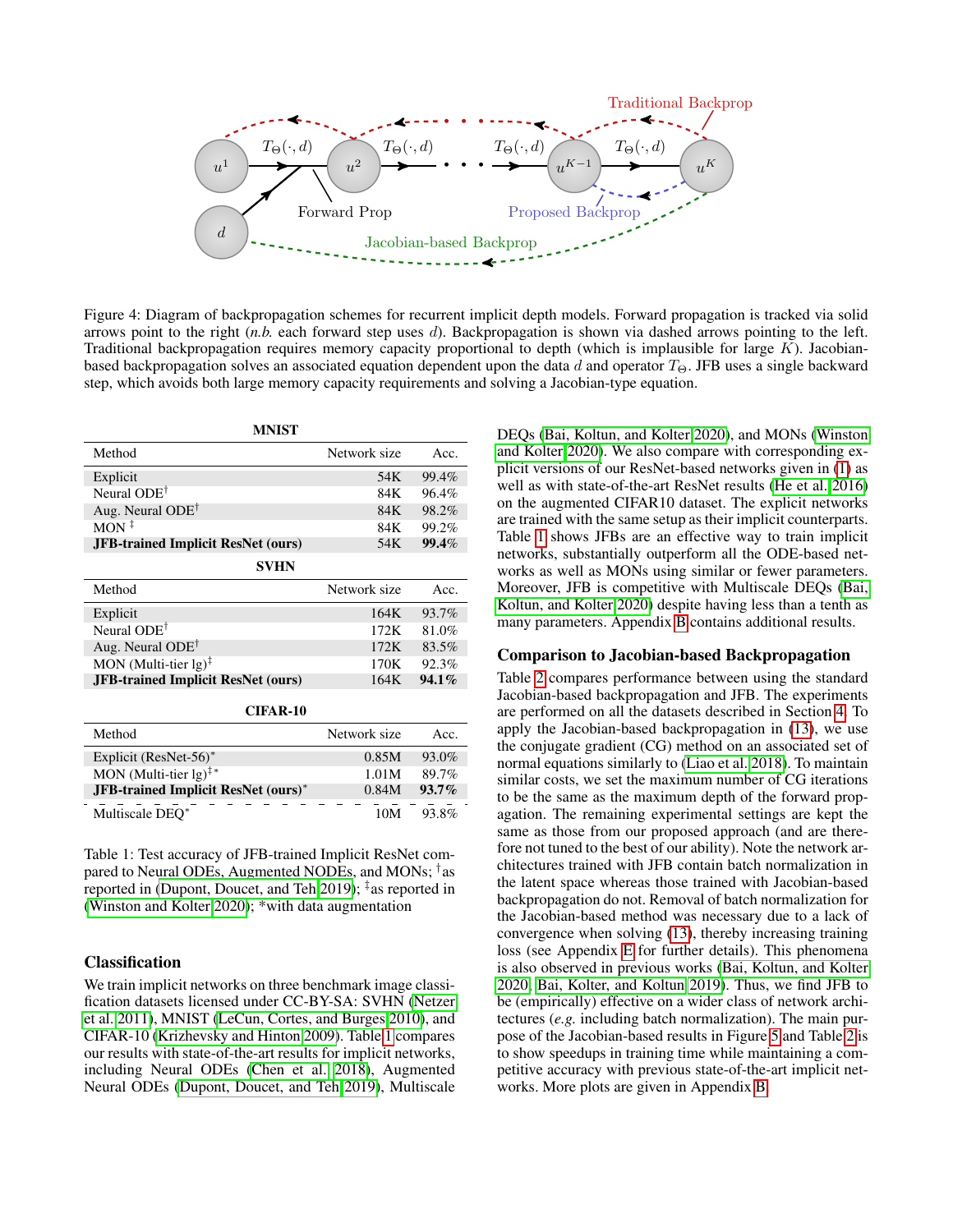<span id="page-6-1"></span>

|            | Dataset             | Avg time per epoch $(s)$ | # of $\mathcal J$ mat-vec products | Accuracy $%$ |
|------------|---------------------|--------------------------|------------------------------------|--------------|
|            | <b>MNIST</b>        | 28.4                     | $6.0 \times 10^6$                  | 99.2         |
| Jacobian   | <b>SVHN</b>         | 92.8                     | $1.4 \times 10^{7}$                | 90.1         |
| based      | CIFAR <sub>10</sub> | 530.9                    | $9.7 \times 10^8$                  | 87.9         |
|            | <b>MNIST</b>        | 17.6                     |                                    | 99.4         |
| <b>JFB</b> | <b>SVHN</b>         | 36.9                     |                                    | 94.1         |
|            | CIFAR <sub>10</sub> | 146.6                    |                                    | 93.67        |

Table 2: Comparison of Jacobian-based backpropagation (first three rows) and our proposed JFB approach. "Mat-vecs" denotes matrix-vector products.

<span id="page-6-0"></span>

Figure 5: CIFAR10 results using comparable networks/ configurations, but with two backpropagation schemes: our proposed JFB method (blue) and standard Jacobian-based backpropagation in [\(14\)](#page-3-2) (green), with fixed point tolerance  $\epsilon = 10^{-4}$ . JFB is faster and gives better test accuracy.

## Higher Order Neumann Approximation

As explained in Section [3,](#page-2-0) JFB can be interpreted as an approximation to the Jacobian-based approach by using a truncated series expansion. In particular, JFB is the zeroth order (*i.e.*  $k = 0$ ) truncation to the Neumann series expansion [\(22\)](#page-4-6) of the Jacobian inverse  $\mathcal{J}_{\Theta}^{-1}$ . In Figure [6,](#page-6-2) we compare JFB with training that uses more Neumann series terms in the approximation of the the Jacobian inverse  $\mathcal{J}_{\Theta}^{-1}$ . Figure [6](#page-6-2) shows JFB is competitive at reduced time cost. More significantly, JFB is also much easier to implement as shown in Figure [3.](#page-4-3) An additional experiment with SVHN data and discussion about code are provided in Appendix [D.](#page-16-0)

<span id="page-6-2"></span>

Figure 6: MNIST training using different truncations  $k$  of the Neumann series [\(22\)](#page-4-6) to approximate the inverse Jacobian  $\mathcal{J}_{\Theta}^{-1}$ . Plots show faster training with fewer terms (fastest with JFB, *i.e.*  $k = 0$ ) and competitive test accuracy.

## 5 Conclusion

This work presents a new and simple Jacobian-free backpropagation (JFB) scheme. JFB enables training of implicit networks with fixed memory costs (regardless of depth), is easy to code (see Figure [3\)](#page-4-3), and yields efficient backpropagation (by removing computations to do linear solves at each step). Use of JFB is theoretically justified (even when fixed points are approximately computed). Our experiments show JFB yields competitive results for implicit networks. Extensions will enable satisfaction of additional constraints for imaging and phase retrieval [\(Klibanov 1986;](#page-8-28) [Fienup 1982;](#page-7-26) [Heaton et al. 2020;](#page-7-27) [Fung and Wendy 2020;](#page-7-28) [Kan, Fung, and](#page-7-29) [Ruthotto 2020\)](#page-7-29), geophysics [\(Haber 2014;](#page-7-30) [Fung and Ruthotto](#page-7-31) [2019a](#page-7-31)[,b\)](#page-7-32), and games [\(Von Neumann 1959;](#page-8-29) [Lin et al. 2020;](#page-8-30) [Li et al.;](#page-8-31) [Ruthotto et al. 2020\)](#page-8-32). Future work will analyze our proposed JFB in stochastic settings.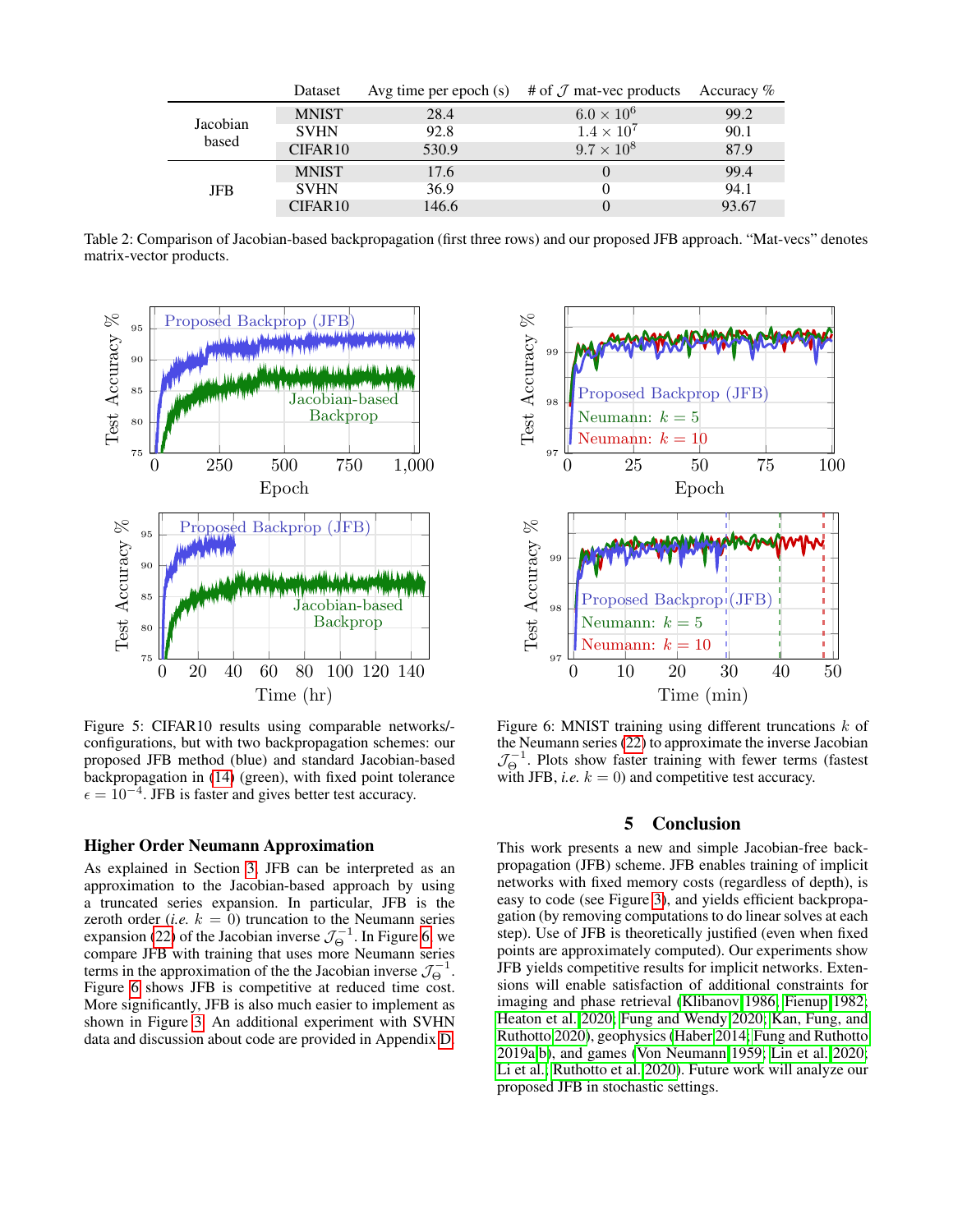## 6 Acknowledgements

HH, DM, SO, SWF and QL were supported by AFOSR MURI FA9550-18-1-0502 and ONR grants: N00014-18- 1-2527, N00014-20-1-2093, and N00014-20-1-2787. HH's work was also supported by the National Science Foundation (NSF) Graduate Research Fellowship under Grant No. DGE-1650604. Any opinion, findings, and conclusions or recommendations expressed in this material are those of the authors and do not necessarily reflect the views of the NSF. We thank Zaccharie Ramzi for the fruitful discussions and the anonymous referees for helping us improve the quality of our paper.

## References

<span id="page-7-34"></span>Abel, N. H. 1826. Démonstration de l'impossibilité de la résolution algébrique des équations générales qui passent le quatrieme degré. *Journal für die reine und angewandte Mathematik*, 1: 65–96.

<span id="page-7-22"></span>Aicher, C.; Foti, N. J.; and Fox, E. B. 2020. Adaptively truncating backpropagation through time to control gradient bias. In *Uncertainty in Artificial Intelligence*, 799–808. PMLR.

<span id="page-7-16"></span>Anil, C.; Lucas, J.; and Grosse, R. 2019. Sorting out Lipschitz function approximation. In *International Conference on Machine Learning*, 291–301. PMLR.

<span id="page-7-0"></span>Bai, S.; Kolter, J. Z.; and Koltun, V. 2019. Deep equilibrium models. In *Advances in Neural Information Processing Systems*, 690– 701.

<span id="page-7-1"></span>Bai, S.; Koltun, V.; and Kolter, J. Z. 2020. Multiscale Deep Equilibrium Models. *Advances in Neural Information Processing Systems*, 33.

<span id="page-7-12"></span>Banach, S. 1922. Sur les opérations dans les ensembles abstraits et leur application aux équations intégrales. Fund. math, 3(1): 133– 181.

<span id="page-7-35"></span>Birkeland, R. 1927. Über die Auflösung algebraischer Gleichungen durch hypergeometrische Funktionen. *Mathematische Zeitschrift*, 26(1): 566–578.

<span id="page-7-18"></span>Chang, B.; Meng, L.; Haber, E.; Ruthotto, L.; Begert, D.; and Holtham, E. 2018. Reversible architectures for arbitrarily deep residual neural networks. In *Proceedings of the AAAI Conference on Artificial Intelligence*, volume 32.

<span id="page-7-2"></span>Chen, R. T.; Rubanova, Y.; Bettencourt, J.; and Duvenaud, D. K. 2018. Neural ordinary differential equations. In *Advances in neural information processing systems*, 6571–6583.

<span id="page-7-15"></span>Cisse, M.; Bojanowski, P.; Grave, E.; Dauphin, Y.; and Usunier, N. 2017. Parseval networks: Improving robustness to adversarial examples. In *International Conference on Machine Learning*, 854– 863. PMLR.

<span id="page-7-11"></span>Csáji, B. C.; et al. 2001. Approximation with artificial neural networks. Faculty of Sciences, Eötvös Lorànd University, Hungary, 24(48): 7.

<span id="page-7-4"></span>Dupont, E.; Doucet, A.; and Teh, Y. W. 2019. Augmented Neural ODEs. In Wallach, H.; Larochelle, H.; Beygelzimer, A.; d'Alché-Buc, F.; Fox, E.; and Garnett, R., eds., *Advances in Neural Information Processing Systems*, volume 32. Curran Associates, Inc.

<span id="page-7-7"></span>Elad, M.; Figueiredo, M. A.; and Ma, Y. 2010. On the role of sparse and redundant representations in image processing. *Proceedings of the IEEE*, 98(6): 972–982.

<span id="page-7-26"></span>Fienup, J. R. 1982. Phase retrieval algorithms: A comparison. *Applied optics*, 21(15): 2758–2769.

<span id="page-7-14"></span>Finlay, C.; Calder, J.; Abbasi, B.; and Oberman, A. 2018. Lipschitz regularized deep neural networks generalize and are adversarially robust. *arXiv preprint arXiv:1808.09540*.

<span id="page-7-19"></span>Finlay, C.; Jacobsen, J.-H.; Nurbekyan, L.; and Oberman, A. M. 2020. How to train your neural ODE. *arXiv preprint arXiv:2002.02798*.

<span id="page-7-23"></span>Finn, C.; Abbeel, P.; and Levine, S. 2017. Model-agnostic metalearning for fast adaptation of deep networks. In *International Conference on Machine Learning*, 1126–1135. PMLR.

<span id="page-7-31"></span>Fung, S. W.; and Ruthotto, L. 2019a. A multiscale method for model order reduction in PDE parameter estimation. *Journal of Computational and Applied Mathematics*, 350: 19–34.

<span id="page-7-32"></span>Fung, S. W.; and Ruthotto, L. 2019b. An uncertainty-weighted asynchronous ADMM method for parallel PDE parameter estimation. *SIAM Journal on Scientific Computing*, 41(5): S129–S148.

<span id="page-7-28"></span>Fung, S. W.; and Wendy, Z. 2020. Multigrid optimization for largescale ptychographic phase retrieval. *SIAM Journal on Imaging Sciences*, 13(1): 214–233.

<span id="page-7-24"></span>Geng, Z.; Guo, M.-H.; Chen, H.; Li, X.; Wei, K.; and Lin, Z. 2021. Is Attention Better Than Matrix Decomposition? In *International Conference on Learning Representations*.

<span id="page-7-3"></span>Ghaoui, L. E.; Gu, F.; Travacca, B.; Askari, A.; and Tsai, A. Y. 2019. Implicit Deep Learning. *arXiv preprint arXiv:1908.06315*.

<span id="page-7-21"></span>Gholami, A.; Keutzer, K.; and Biros, G. 2019. ANODE: Unconditionally accurate memory-efficient gradients for neural ODEs. *arXiv preprint arXiv:1902.10298*.

<span id="page-7-10"></span>Gilton, D.; Ongie, G.; and Willett, R. 2021. Deep Equilibrium Architectures for Inverse Problems in Imaging. *arXiv preprint arXiv:2102.07944*.

<span id="page-7-33"></span>Golub, G. H.; and Van Loan, C. F. 2013. *Matrix computations*, volume 3. JHU press.

<span id="page-7-13"></span>Gouk, H.; Frank, E.; Pfahringer, B.; and Cree, M. J. 2021. Regularisation of neural networks by enforcing Lipschitz continuity. *Machine Learning*, 110(2): 393–416.

<span id="page-7-6"></span>Gould, S.; Hartley, R.; and Campbell, D. 2019. Deep declarative networks: A new hope. *arXiv preprint arXiv:1909.04866*.

<span id="page-7-30"></span>Haber, E. 2014. *Computational methods in geophysical electromagnetics*. SIAM.

<span id="page-7-17"></span>Haber, E.; and Ruthotto, L. 2017. Stable architectures for deep neural networks. *Inverse Problems*, 34(1): 014004.

<span id="page-7-25"></span>He, K.; Zhang, X.; Ren, S.; and Sun, J. 2016. Deep residual learning for image recognition. In *Proceedings of the IEEE conference on computer vision and pattern recognition*, 770–778.

<span id="page-7-8"></span>Heaton, H.; Fung, S. W.; Gibali, A.; and Yin, W. 2021a. Feasibilitybased Fixed Point Networks. *arXiv preprint arXiv:2104.14090*.

<span id="page-7-27"></span>Heaton, H.; Fung, S. W.; Lin, A. T.; Osher, S.; and Yin, W. 2020. Projecting to Manifolds via Unsupervised Learning. *arXiv preprint arXiv:2008.02200*.

<span id="page-7-9"></span>Heaton, H.; McKenzie, D.; Li, Q.; Fung, S. W.; Osher, S.; and Yin, W. 2021b. Learn to Predict Equilibria via Fixed Point Networks. *arXiv preprint arXiv:2106.00906*.

<span id="page-7-20"></span>Jameson, A. 1988. Aerodynamic design via control theory. *Journal of scientific computing*, 3(3): 233–260.

<span id="page-7-5"></span>Jeon, Y.; Lee, M.; and Choi, J. Y. 2021. Differentiable Forward and Backward Fixed-Point Iteration Layers. *IEEE Access*.

<span id="page-7-29"></span>Kan, K.; Fung, S. W.; and Ruthotto, L. 2020. PNKH-B: A projected Newton-Krylov method for large-scale bound-constrained optimization. *arXiv preprint arXiv:2005.13639*.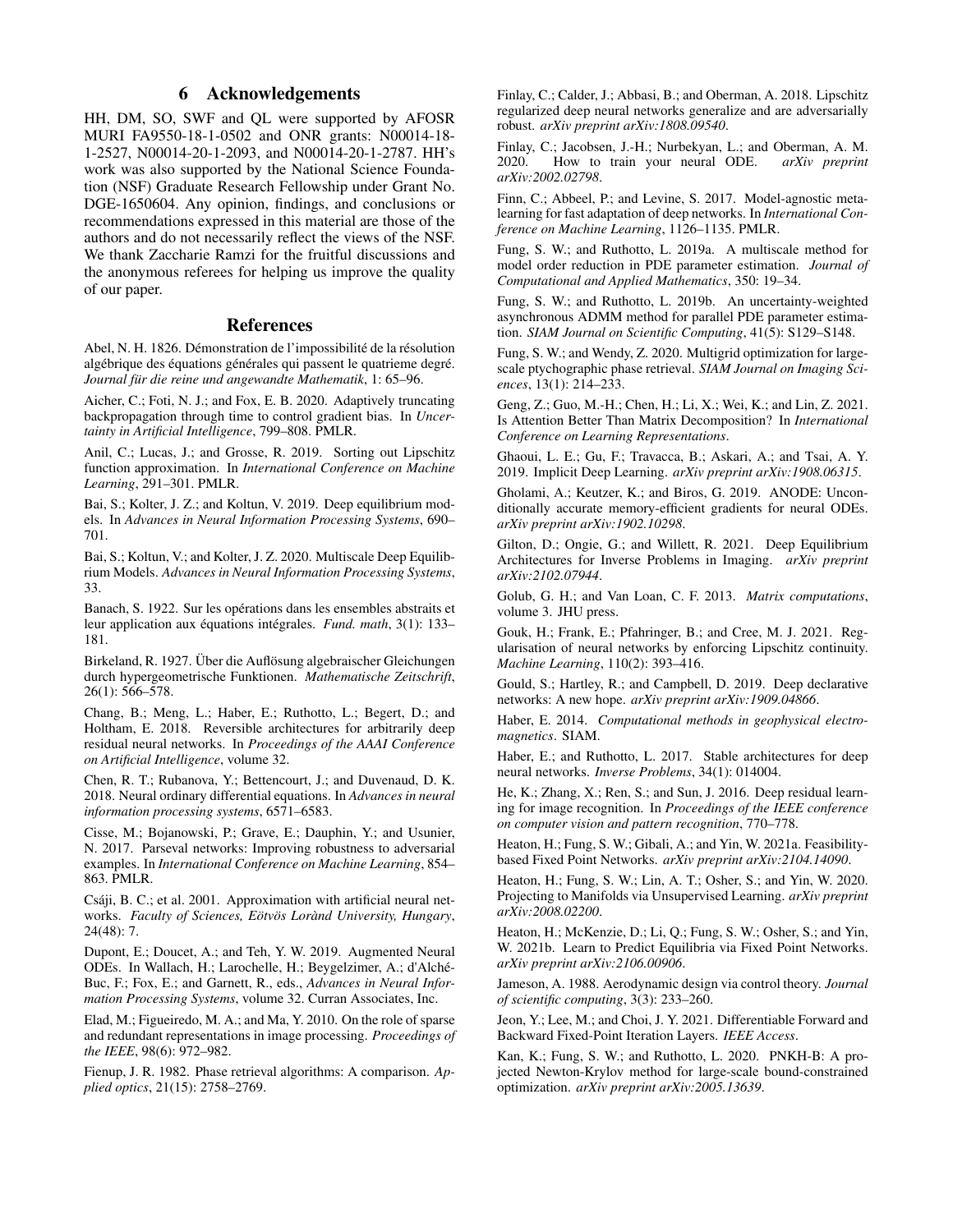<span id="page-8-10"></span>Kidger, P.; and Lyons, T. 2020. Universal approximation with deep narrow networks. In *Conference on Learning Theory*, 2306–2327. PMLR.

<span id="page-8-34"></span>Kingma, D. P.; and Ba, J. 2015. Adam: A Method for Stochastic Optimization. In *ICLR (Poster)*.

<span id="page-8-28"></span>Klibanov, M. V. 1986. Determination of a compactly supported function from the argument of its Fourier transform. In *Doklady Akademii Nauk*, volume 289, 539–540. Russian Academy of Sciences.

<span id="page-8-33"></span>Kreyszig, E. 1978. *Introductory Functional Analysis with Applications*, volume 1. Wiley New York.

<span id="page-8-27"></span>Krizhevsky, A.; and Hinton, G. 2009. Learning Multiple Layers of Features from Tiny Images. Technical report, University of Toronto.

<span id="page-8-2"></span>Lawrence, N.; Loewen, P.; Forbes, M.; Backstrom, J.; and Gopaluni, B. 2020. Almost Surely Stable Deep Dynamics. In Larochelle, H.; Ranzato, M.; Hadsell, R.; Balcan, M. F.; and Lin, H., eds., *Advances in Neural Information Processing Systems*, volume 33, 18942–18953. Curran Associates, Inc.

<span id="page-8-26"></span>LeCun, Y.; Cortes, C.; and Burges, C. 2010. MNIST handwritten digit database. *ATT Labs [Online]. Available: http://yann.lecun.com/exdb/mnist*, 2.

<span id="page-8-31"></span>Li, S.; Xie, Y.; Li, Q.; and Tang, G. ???? Cubic regularization for differentiable games. In *NeurIPS Workshop 2019*.

<span id="page-8-21"></span>Liao, R.; Xiong, Y.; Fetaya, E.; Zhang, L.; Yoon, K.; Pitkow, X.; Urtasun, R.; and Zemel, R. 2018. Reviving and improving recurrent back-propagation. In *International Conference on Machine Learning*, 3082–3091. PMLR.

<span id="page-8-30"></span>Lin, A. T.; Fung, S. W.; Li, W.; Nurbekyan, L.; and Osher, S. J. 2020. APAC-Net: Alternating the population and agent control via two neural networks to solve high-dimensional stochastic mean field games. *arXiv preprint arXiv:2002.10113*.

<span id="page-8-4"></span>Look, A.; Doneva, S.; Kandemir, M.; Gemulla, R.; and Peters, J. 2020. Differentiable Implicit Layers. *arXiv preprint arXiv:2010.07078*.

<span id="page-8-23"></span>Lorraine, J.; Vicol, P.; and Duvenaud, D. 2020. Optimizing millions of hyperparameters by implicit differentiation. In *International Conference on Artificial Intelligence and Statistics*, 1540– 1552. PMLR.

<span id="page-8-15"></span>Lu, Y.; Zhong, A.; Li, Q.; and Dong, B. 2018. Beyond finite layer neural networks: Bridging deep architectures and numerical differential equations. In *International Conference on Machine Learning*, 3276–3285. PMLR.

<span id="page-8-9"></span>Lu, Z.; Pu, H.; Wang, F.; Hu, Z.; and Wang, L. 2017. The expressive power of neural networks: A view from the width. *arXiv preprint arXiv:1709.02540*.

<span id="page-8-22"></span>Luketina, J.; Berglund, M.; Greff, K.; and Raiko, T. 2016. Scalable gradient-based tuning of continuous regularization hyperparameters. In *International conference on machine learning*, 2952–2960. PMLR.

<span id="page-8-18"></span>Moore, E. H. 1920. On the reciprocal of the general algebraic matrix. *Bulletin of the American Mathematical Society*, 26: 394–395.

<span id="page-8-25"></span>Netzer, Y.; Wang, T.; Coates, A.; Bissacco, A.; Wu, B.; and Ng, A. Y. 2011. Reading digits in natural images with unsupervised feature learning. In *NIPS Workshop on Deep Learning and Unsupervised Feature Learning*.

<span id="page-8-16"></span>Onken, D.; and Ruthotto, L. 2020. Discretize-Optimize vs. Optimize-Discretize for Time-Series Regression and Continuous Normalizing Flows. *arXiv preprint arXiv:2005.13420*.

<span id="page-8-17"></span>Onken, D.; Wu Fung, S.; Li, X.; and Ruthotto, L. 2021. OT-Flow: Fast and Accurate Continuous Normalizing Flows via Optimal Transport. *Proceedings of the AAAI Conference on Artificial Intelligence*, 35(10): 9223–9232.

<span id="page-8-6"></span>Osher, S.; Shi, Z.; and Zhu, W. 2017. Low dimensional manifold model for image processing. *SIAM Journal on Imaging Sciences*, 10(4): 1669–1690.

<span id="page-8-35"></span>Ottem, J. 2011. Why are hypergeometric series important and do they have a geometric or heuristic motivation? [https://](https://mathoverflow.net/q/58089) [mathoverflow.net/q/58089.](https://mathoverflow.net/q/58089)

<span id="page-8-20"></span>Paszke, A.; Gross, S.; Chintala, S.; Chanan, G.; Yang, E.; DeVito, Z.; Lin, Z.; Desmaison, A.; Antiga, L.; and Lerer, A. 2017. Automatic differentiation in PyTorch.

<span id="page-8-19"></span>Penrose, R. 1955. A generalized inverse for matrices. In *Mathematical Proceedings of the Cambridge Philosophical Society*, volume 51, 406–413. Cambridge University Press.

<span id="page-8-7"></span>Pevré. G. 2009. Manifold models for signals and images. *Computer vision and image understanding*, 113(2): 249–260.

<span id="page-8-24"></span>Rajeswaran, A.; Finn, C.; Kakade, S. M.; and Levine, S. 2019. Meta-Learning with Implicit Gradients. In Wallach, H.; Larochelle, H.; Beygelzimer, A.; d'Alché-Buc, F.; Fox, E.; and Garnett, R., eds., *Advances in Neural Information Processing Systems*, volume 32. Curran Associates, Inc.

<span id="page-8-3"></span>Revay, M.; and Manchester, I. 2020. Contracting implicit recurrent neural networks: Stable models with improved trainability. In *Learning for Dynamics and Control*, 393–403. PMLR.

<span id="page-8-14"></span>Ruthotto, L.; and Haber, E. 2019. Deep neural networks motivated by partial differential equations. *Journal of Mathematical Imaging and Vision*, 1–13.

<span id="page-8-12"></span>Ruthotto, L.; and Haber, E. 2021. An Introduction to Deep Generative Modeling. *arXiv preprint arXiv:2103.05180*.

<span id="page-8-32"></span>Ruthotto, L.; Osher, S. J.; Li, W.; Nurbekyan, L.; and Fung, S. W. 2020. A machine learning framework for solving high-dimensional mean field game and mean field control problems. *Proceedings of the National Academy of Sciences*, 117(17): 9183–9193.

<span id="page-8-11"></span>Sokolić, J.; Giryes, R.; Sapiro, G.; and Rodrigues, M. R. 2017. Robust large margin deep neural networks. *IEEE Transactions on Signal Processing*, 65(16): 4265–4280.

<span id="page-8-8"></span>Udell, M.; and Townsend, A. 2019. Why are big data matrices approximately low rank? *SIAM Journal on Mathematics of Data Science*, 1(1): 144–160.

<span id="page-8-5"></span>Van der Maaten, L.; and Hinton, G. 2008. Visualizing data using t-SNE. *Journal of machine learning research*, 9(11).

<span id="page-8-29"></span>Von Neumann, J. 1959. On the theory of games of strategy. *Contributions to the Theory of Games*, 4: 13–42.

<span id="page-8-13"></span>Weinan, E. 2017. A proposal on machine learning via dynamical systems. *Communications in Mathematics and Statistics*, 5(1): 1– 11.

<span id="page-8-0"></span>Winston, E.; and Kolter, J. Z. 2020. Monotone operator equilibrium networks. In Larochelle, H.; Ranzato, M.; Hadsell, R.; Balcan, M. F.; and Lin, H., eds., *Advances in Neural Information Processing Systems*, volume 33, 10718–10728. Curran Associates, Inc.

<span id="page-8-1"></span>Zhang, Q.; Gu, Y.; Mateusz, M.; Baktashmotlagh, M.; and Eriksson, A. 2020. Implicitly defined layers in neural networks. *arXiv preprint arXiv:2003.01822*.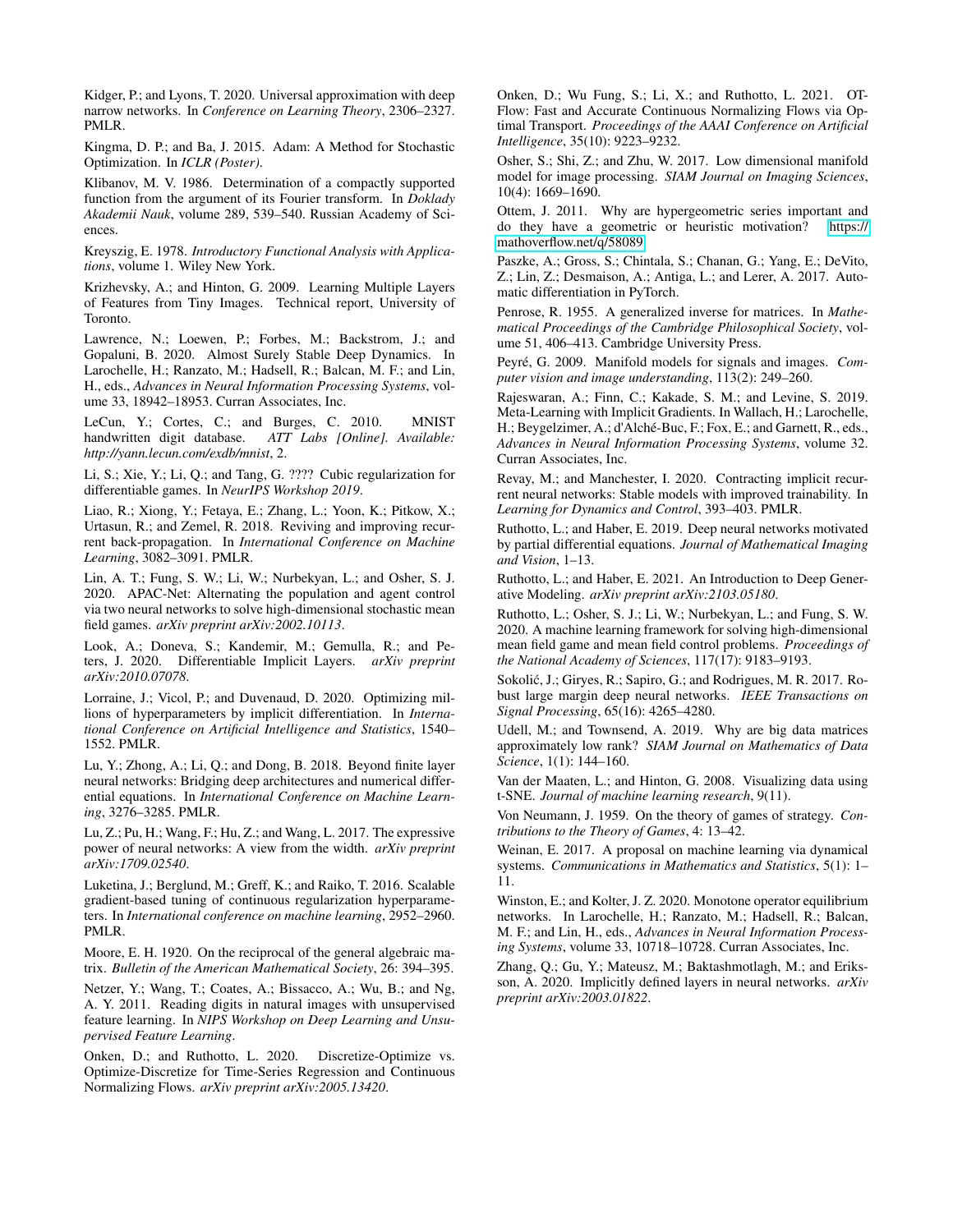# Appendix

# A Proofs

<span id="page-9-0"></span>This section provides proofs for results of Section [3.](#page-2-0) For the reader's convenience, we restate all results before proving them. **Lemma A.1.** *If Assumption* [2.1](#page-2-1) *and* [3.1](#page-2-6) *hold, then*  $\mathcal{J}_{\Theta}$  *in* [\(12\)](#page-3-5) *exists and* 

<span id="page-9-1"></span>
$$
\langle u, \mathcal{J}_{\Theta} u \rangle \ge (1 - \gamma) \|u\|^2, \quad \text{for all } u \in \mathcal{U}.
$$

Additionally,  $\mathcal{J}_\Theta$  is invertible, and its inverse  $\mathcal{J}_\Theta^{-1}$  satisfies the coercivity inequality

<span id="page-9-2"></span>
$$
\langle u, \mathcal{J}_{\Theta}^{-1} u \rangle \ge \frac{1 - \gamma}{(1 + \gamma)^2} ||u||^2, \text{ for all } u \in \mathcal{U}.
$$
 (24)

*Proof.* We proceed in the following manner. First we establish the coercivity inequality [\(23\)](#page-9-1) (Step 1). This is used to show  $\mathcal{J}_{\Theta}$ is invertible (Step 2). The previous two results are then combined to establish the inequality [\(24\)](#page-9-2) (Step 3). All unproven results that are quoted below about operators are standard and may be found standard functional analysis texts (*e.g.* [\(Kreyszig 1978\)](#page-8-33)).

Step 1. To obtain our coercivity inequality, we identify a bound on the operator norm for  $\partial T_{\Theta}/\partial u$ . Fix any unit vector  $v \in \mathcal{U}$ . Then, by the definition of differentiation,

<span id="page-9-3"></span>
$$
\frac{dT_{\Theta}}{du}v = \lim_{\varepsilon \to 0^+} \frac{T_{\Theta}(u^* + \varepsilon v; d) - T_{\Theta}(u^*; d)}{\|(u^* + \varepsilon v) - u^*\|} = \lim_{\varepsilon \to 0^+} \frac{T_{\Theta}(u^* + \varepsilon v; d) - T_{\Theta}(u^*; d)}{\varepsilon}.
$$
\n(25)

Thus,

$$
\left\| \frac{\mathrm{d}T_{\Theta}}{\mathrm{d}u}v \right\| = \left\| \lim_{\varepsilon \to 0^+} \frac{T_{\Theta}(u^{\star} + \varepsilon v; d) - T_{\Theta}(u^{\star}; d)}{\varepsilon} \right\| = \lim_{\varepsilon \to 0^+} \frac{\left\| T_{\Theta}(u^{\star} + \varepsilon v; d) - T_{\Theta}(u^{\star}; d) \right\|}{\varepsilon},\tag{26}
$$

where the first equality follows from [\(25\)](#page-9-3) and the second holds by the continuity of norms. Combining [\(27\)](#page-9-4) with the Lipschitz assumption [\(9\)](#page-2-5) gives the upper bound

<span id="page-9-4"></span>
$$
\left\| \frac{\mathrm{d}T_{\Theta}}{\mathrm{d}u}v \right\| \le \lim_{\varepsilon \to 0^+} \frac{\gamma \| (u^\star + \varepsilon v) - u^\star \|}{\varepsilon} = \gamma. \tag{27}
$$

Because the upper bound relation in [\(27\)](#page-9-4) holds for an arbitrary unit vector  $v \in U$ , we deduce

<span id="page-9-5"></span>
$$
\left\| \frac{\mathrm{d}T_{\Theta}}{\mathrm{d}u} \right\| \triangleq \sup \left\{ \left\| \frac{\mathrm{d}T_{\Theta}}{\mathrm{d}u}v \right\| : \left\| v \right\| = 1 \right\} \leq \gamma. \tag{28}
$$

That is, the operator norm is bounded by  $\gamma$ . Together the Cauchy-Schwarz inequality and [\(28\)](#page-9-5) imply

$$
\left\langle u, \frac{\mathrm{d}T_{\Theta}}{\mathrm{d}u}u \right\rangle \le \left\| \frac{\mathrm{d}T_{\Theta}}{\mathrm{d}u} \right\| \|u\|^2 \le \gamma \|u\|^2, \text{ for all } u \in \mathcal{U}.
$$
 (29)

Thus, the bilinear form  $\langle \cdot, \mathcal{J}_{\Theta} \cdot \rangle$  is  $(1 - \gamma)$  coercive, *i.e.* 

<span id="page-9-6"></span>
$$
\langle u, \mathcal{J}_{\Theta} u \rangle = \|u\|^2 - \langle u, \frac{\mathrm{d}T_{\Theta}}{\mathrm{d}u} u \rangle \ge (1 - \gamma) \|u\|^2, \text{ for all } u \in \mathcal{U}.
$$
 (30)

**Step 2.** Consider any kernel element  $w \in \text{ker}(\mathcal{J}_{\Theta})$ . Then [\(30\)](#page-9-6) implies

$$
(1 - \gamma) \|w\|^2 \le \langle w, \mathcal{J}_\Theta w \rangle = \langle w, 0 \rangle = 0 \implies (1 - \gamma) \|w\|^2 \le 0 \implies w = 0.
$$
 (31)

Consequently, the kernel of  $\mathcal{J}_{\Theta}$  is trivial, *i.e.* 

$$
\ker(\mathcal{J}_{\Theta}) \triangleq \{u : \mathcal{J}_{\Theta}u = 0\} = \{0\},\tag{32}
$$

and wherefore the linear operator  $\mathcal{J}_{\Theta}$  is invertible.

Step 3. By [\(27\)](#page-9-4) and an elementary result in functional analysis,

$$
\|\mathcal{J}_{\Theta}^{\top}\mathcal{J}_{\Theta}\| = \|\mathcal{J}_{\Theta}\|^2 \le \left(\|\mathbf{I}\| + \left\|\frac{\mathrm{d}T_{\Theta}}{\mathrm{d}u}\right\|\right)^2 \le (1+\gamma)^2. \tag{33}
$$

Hence

<span id="page-9-7"></span>
$$
||u||^2 = \langle u, u \rangle = \langle \mathcal{J}_{\Theta}^{-1}u, (\mathcal{J}_{\Theta}^{\top} \mathcal{J}_{\Theta}) \mathcal{J}_{\Theta}^{-1} u \rangle \le (1 + \gamma)^2 ||\mathcal{J}_{\Theta}^{-1}u||^2, \text{ for all } u \in \mathcal{U}.
$$
 (34)

Combining [\(30\)](#page-9-6) and [\(34\)](#page-9-7) reveals

$$
\frac{1-\gamma}{(1+\gamma)^2} \langle u, u \rangle \le (1-\gamma) \|\mathcal{J}_{\Theta}^{-1}u\|^2 \le \left\langle \mathcal{J}_{\Theta}^{-1}u, \mathcal{J}_{\Theta}(\mathcal{J}_{\Theta}^{-1}u) \right\rangle = \left\langle \mathcal{J}_{\Theta}^{-1}u, u \right\rangle, \text{ for all } u \in \mathcal{U}.
$$
 (35)

This establishes [\(24\)](#page-9-2), and we are done.

 $\Box$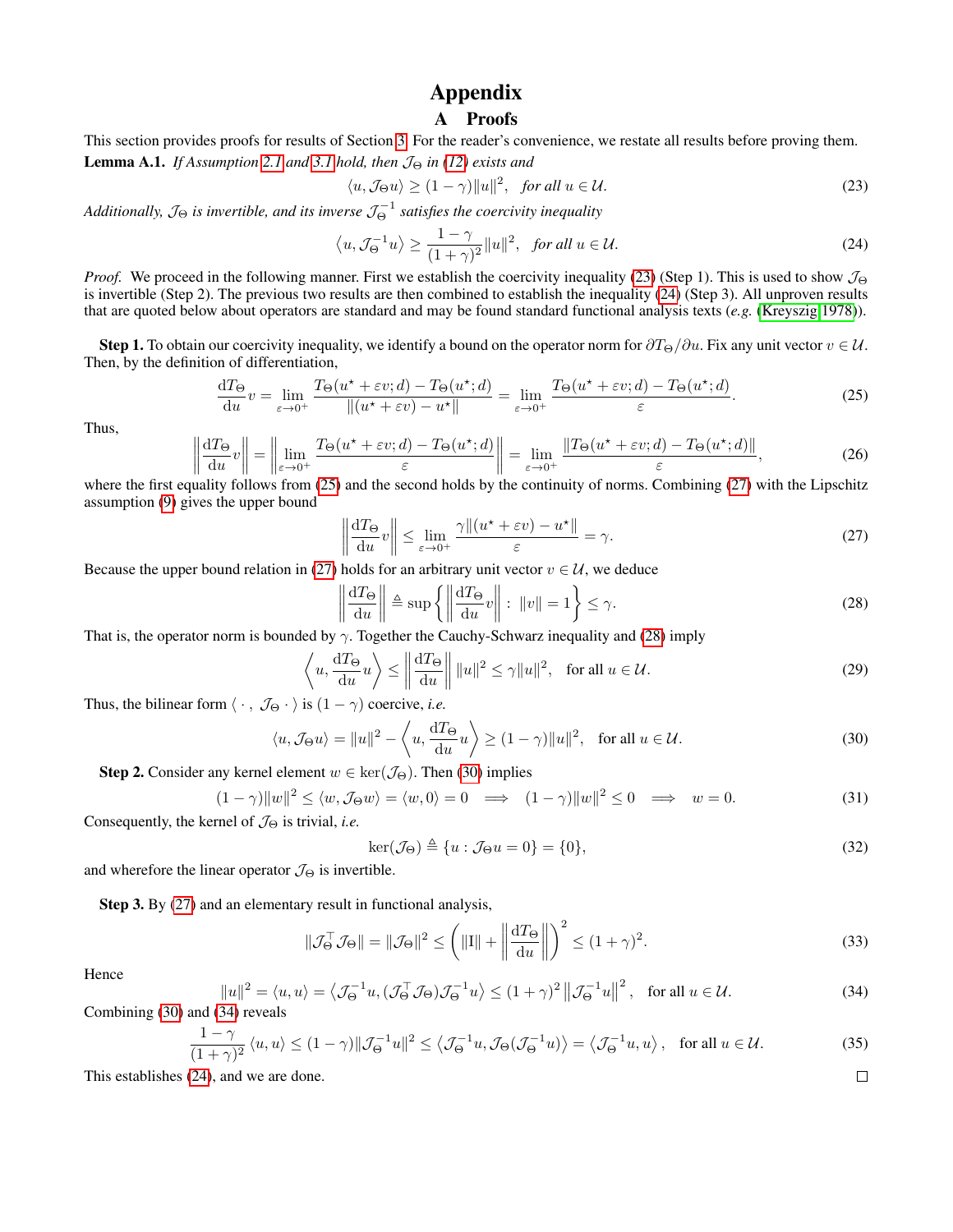<span id="page-10-1"></span>**Lemma A.2.** *If*  $A \in \mathbb{R}^{t \times t}$  *is symmetric with positive eigenvalues,* 

$$
\overline{\lambda} \triangleq \frac{\lambda_{\max}(A) + \lambda_{\min}(A)}{2} \quad \text{and} \quad S \triangleq \overline{\lambda}I - A,\tag{36}
$$

*then*

$$
||S|| = \frac{\lambda_{\max}(A) - \lambda_{\min}(A)}{2}.
$$
\n(37)

*Proof.* Since A is symmetric, the spectral theorem asserts it possesses a set of eigenvectors that form an orthogonal basis for  $\mathbb{R}^t$ . This same basis forms the set of eigenvectors for  $\overline{\lambda}I - A$ , with eigenvalues of A denoted by  $\{\lambda_i\}_{i=1}^t$ . So, there exists orthogonal  $P \in \mathbb{R}^{t \times t}$  and diagonal  $\Lambda$  with entries given by each of the eigenvalues  $\lambda_i$  such that

$$
S = \overline{\lambda} \mathbf{I} - P^{\top} \Lambda P = P^{\top} (\overline{\lambda} \mathbf{I} - \Lambda) P.
$$
 (38)

Substituting this equivalence into the definition of the operator norm yields

$$
||S|| \triangleq \sup \{ ||S\xi|| : ||\xi|| = 1 \} = \sup \{ ||P^{\top}(\overline{\lambda}I - \Lambda)P\xi|| : ||\xi|| = 1 \}.
$$
 (39)

Leveraging the fact  $P$  is orthogonal enables the supremum above to be restated via

<span id="page-10-0"></span>
$$
||S|| = \sup \{ ||(\overline{\lambda}I - \Lambda)P\xi|| : ||\xi|| = 1 \} = \sup \{ ||(\overline{\lambda}I - \Lambda)\zeta|| : ||\zeta|| = 1 \}.
$$
 (40)

Because  $\overline{\lambda}I - \Lambda$  is diagonal, [\(40\)](#page-10-0) implies

$$
||S|| = \max_{i \in [t]} |\overline{\lambda} - \lambda_i| = \frac{\lambda_{\max}(A) - \lambda_{\min}(A)}{2},
$$
\n(41)

and the proof is complete.

 $\Box$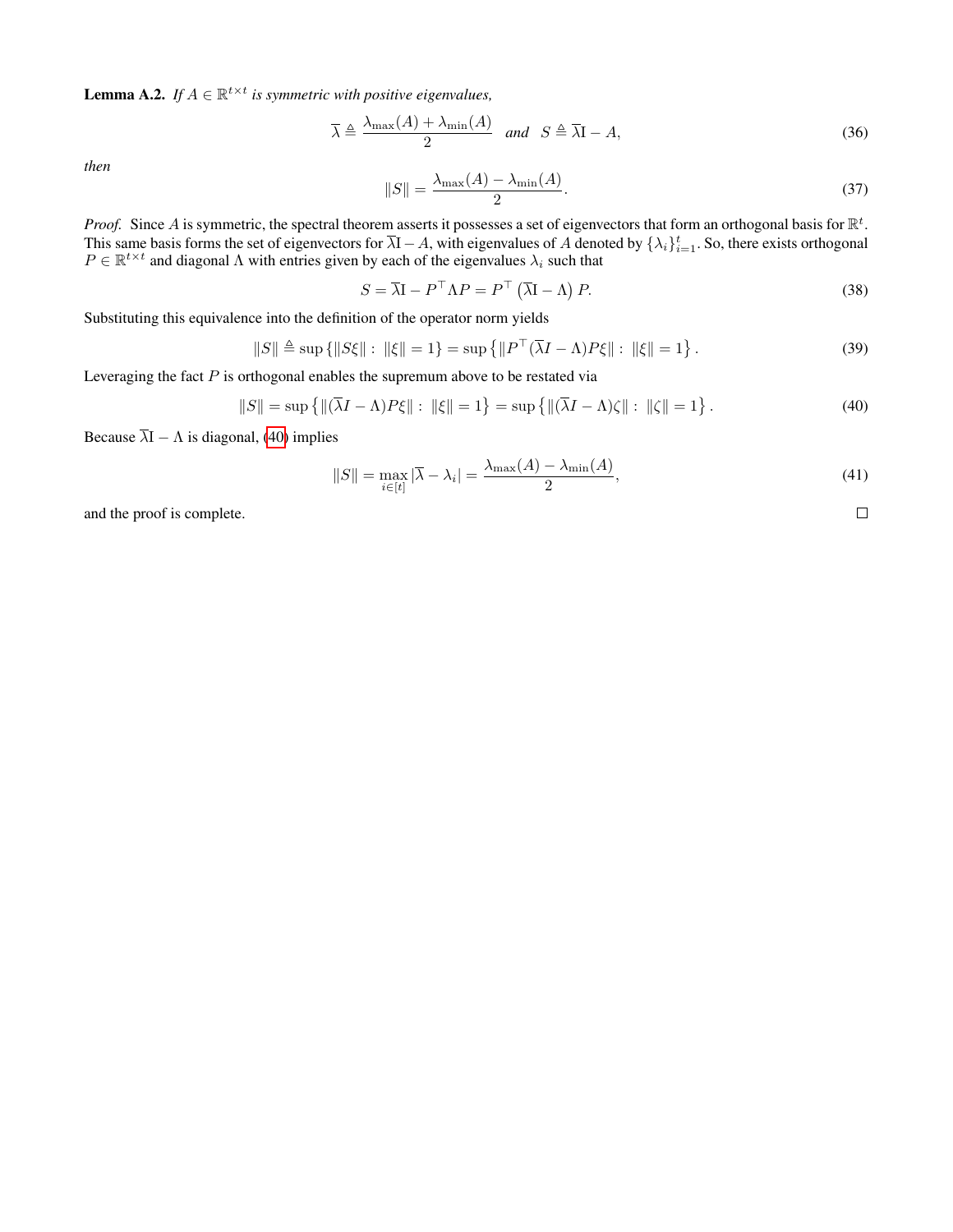Theorem [3.1.](#page-4-0) *If Assumptions [2.1,](#page-2-1) [3.1,](#page-2-6) [3.2,](#page-2-4) and [3.3](#page-3-4) hold for given weights* Θ *and data* d*, then*

<span id="page-11-4"></span>
$$
p_{\Theta} \triangleq -\frac{\mathrm{d}}{\mathrm{d}\Theta} \Big[ \ell(y_d, S_{\Theta}(T_{\Theta}(u, d)) \Big]_{u=u_d^\star} \tag{42}
$$

*forms a descent direction for*  $\ell(y_d, \mathcal{N}_{\Theta}(d))$  *with respect to*  $\Theta$ *.* 

*Proof.* To complete the proof, it suffices to show

<span id="page-11-0"></span>
$$
\left\langle \frac{\mathrm{d}\ell}{\mathrm{d}\Theta}, p_{\Theta} \right\rangle < 0, \quad \text{for all} \quad \frac{\mathrm{d}\ell}{\mathrm{d}\Theta} \neq 0. \tag{43}
$$

Let any weights  $\Theta$  and data d be given, and assume the gradient  $d\ell/d\Theta$  is nonzero. We proceed in the following manner. First we show  $p_{\Theta}$  is equivalent to a preconditioned gradient (Step 1). We then show  $M^{\top}d\ell/d\Theta$  is nonzero, with M as in [\(17\)](#page-3-6) of Assumption [3.3](#page-3-4) (Step 2). These two results are then combined to verify the

**Step 1.** Denote the dimension of each component of the gradient  $d\ell/d\Theta$  using<sup>[9](#page-11-1)</sup>

$$
\frac{\partial T_{\Theta}}{\partial \Theta} \in \mathbb{R}^{p \times n}, \quad \mathcal{J}_{\Theta}^{-1} \in \mathbb{R}^{n \times n}, \quad \frac{\partial S_{\Theta}}{\partial \Theta} \in \mathbb{R}^{p \times c}, \quad \frac{\mathrm{d}S_{\Theta}}{\mathrm{d}u} \in \mathbb{R}^{n \times c}, \quad \frac{\partial \ell}{\partial y} \in \mathbb{R}^{c \times 1}.\tag{44}
$$

Combining each of these terms yields the gradient expression $10$ 

descent inequality [\(43\)](#page-11-0) for the provided  $\Theta$  and d (Step 3).

$$
\frac{d\ell}{d\Theta} = \left[ \frac{\partial T_{\Theta}}{\partial \Theta} \mathcal{J}_{\Theta}^{-1} \frac{dS_{\Theta}}{du} + \frac{dS_{\Theta}}{d\Theta} \right] \frac{\partial \ell}{\partial y}.
$$
\n(45)

By Assumption [3.2,](#page-2-4)  $S_{\Theta}$  and  $T_{\Theta}$  depend on separate components of  $\Theta = (\theta_S, \theta_T)$ . Thus,

$$
\frac{\mathrm{d}\ell}{\mathrm{d}\Theta} = \left[ \begin{array}{c} \frac{\partial S_{\Theta}}{\partial \theta_{S}} \\ \frac{\partial T_{\Theta}}{\partial \theta_{T}} \mathcal{J}_{\Theta}^{-1} \frac{\mathrm{d}S_{\Theta}}{\mathrm{d}u} \end{array} \right] \frac{\partial \ell}{\partial y} = \underbrace{\left[ \begin{array}{c} \frac{\partial S_{\Theta}}{\partial \theta_{S}} & 0 \\ 0 & \frac{\partial T_{\Theta}}{\partial \theta_{T}} \end{array} \right]}_{M} \underbrace{\left[ \begin{array}{c} I & 0 \\ 0 & \mathcal{J}_{\Theta}^{-1} \end{array} \right]}_{\tilde{J}_{\Theta}^{-1}} \underbrace{\left[ \begin{array}{c} I \\ \frac{\mathrm{d}S_{\Theta}}{\mathrm{d}u} \end{array} \right]}_{v} \frac{\partial \ell}{\partial y},\tag{46}
$$

where we define<sup>[11](#page-11-3)</sup>  $M \in \mathbb{R}^{p \times (n+c)}$ ,  $\tilde{\mathcal{J}}_{\Theta}^{-1} \in \mathbb{R}^{(n+c) \times (n+c)}$ , and  $v \in \mathbb{R}^{(n+c) \times 1}$  to be the underbraced quantities. This enables the gradient to be concisely expressed via the relation

$$
\frac{\mathrm{d}\ell}{\mathrm{d}\Theta} = M\tilde{\mathcal{J}}_{\Theta}^{-1}v,\tag{47}
$$

and our proposed gradient alternative in [\(42\)](#page-11-4) is given by

$$
p_{\Theta} = -Mv.\tag{48}
$$

Because M has full column rank (by Assumption [3.3\)](#page-3-4),  $M^+M = I$ , enabling us to rewrite  $p_{\Theta}$  via

<span id="page-11-6"></span>
$$
p_{\Theta} = -M\tilde{\mathcal{J}}_{\Theta}M^{+}M\mathcal{J}_{\Theta}^{-1}v = -(M\tilde{\mathcal{J}}_{\Theta}M^{+})\frac{\mathrm{d}\ell}{\mathrm{d}\Theta}.
$$
\n(49)

Hence  $p_{\Theta}$  is a preconditioned gradient (*n.b.* the preconditioner is not necessarily symmetric).

#### Step 2. Set

$$
w \triangleq M^{\top} \frac{\mathrm{d}\ell}{\mathrm{d}\Theta} = M^{\top} M \tilde{\mathcal{J}}_{\Theta}^{-1} v. \tag{50}
$$

The fact that  $M$  has full column rank implies it has a trivial kernel. In particular,

<span id="page-11-5"></span>
$$
0 \neq \frac{\mathrm{d}\ell}{\mathrm{d}\Theta} = M\tilde{\mathcal{J}}_{\Theta}^{-1}v \implies 0 \neq \tilde{\mathcal{J}}_{\Theta}^{-1}v. \tag{51}
$$

<span id="page-11-1"></span> $9$ We assumed each space is a real-valued finite dimensional Hilbert space, making it equivalent to some Euclidean space. So, it suffices to show everything in Euclidean spaces.

<span id="page-11-2"></span> $10$ In the main text, the ordering was used to make clear application of the chain rule, but here we reorder terms to get consistent dimensions in each matrix operation.

<span id="page-11-3"></span><sup>&</sup>lt;sup>11</sup>Note this choice of M coincides with the matrix M in Assumption [3.3.](#page-3-4)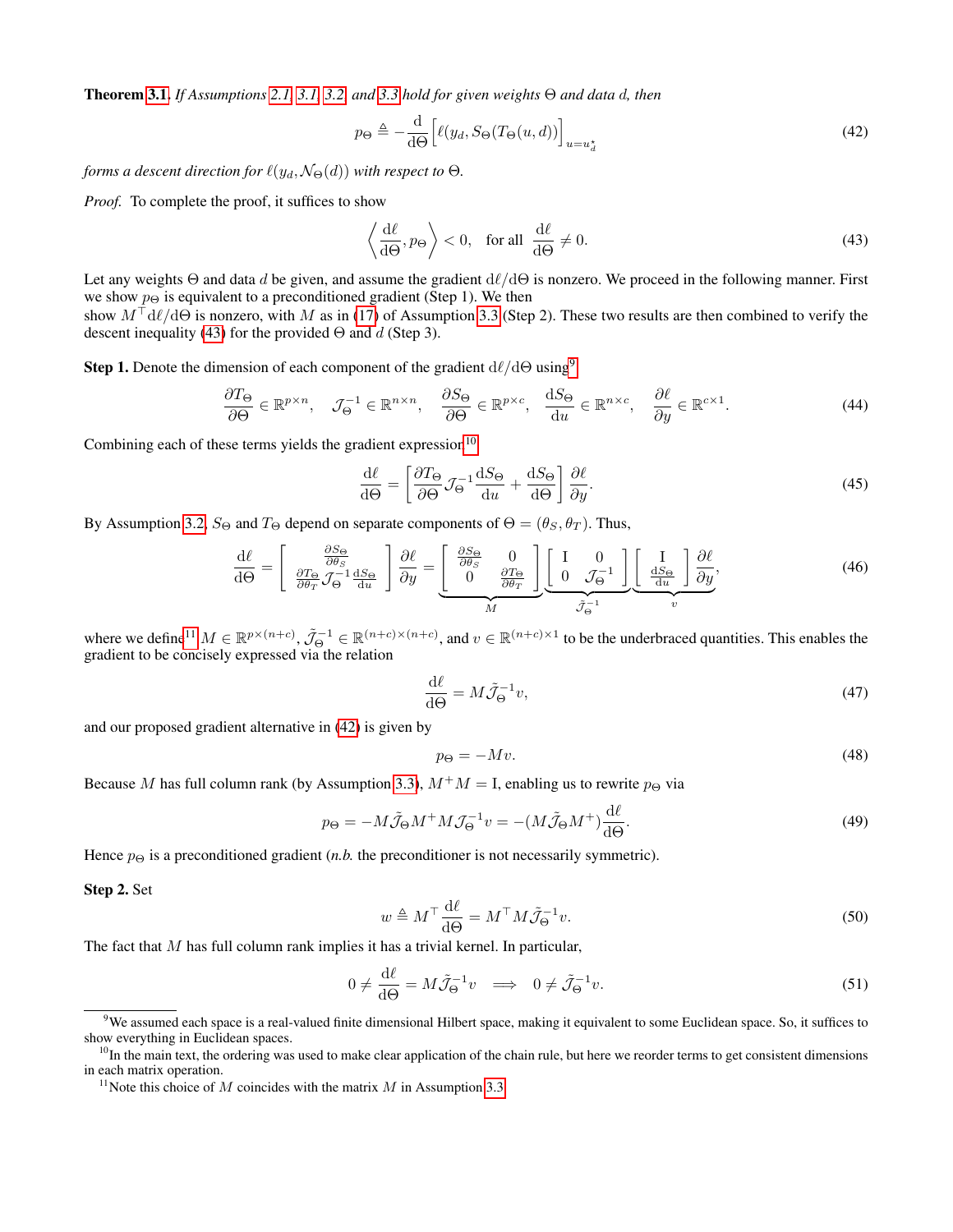Again leveraging the full column rank of M, we know  $M^{\top}M$  is invertible and, thus, has trivial kernel as well. This fact together with [\(51\)](#page-11-5) reveals

<span id="page-12-6"></span>
$$
0 \neq (M^{\top}M)\tilde{\mathcal{J}}_{\Theta}^{-1}v = w.
$$
\n<sup>(52)</sup>

**Step 3.** Inserting the definition of w and  $p_{\Theta}$  formulation of [\(49\)](#page-11-6) into the scalar product in [\(43\)](#page-11-0) yields

<span id="page-12-0"></span>
$$
\left\langle \frac{\mathrm{d}\ell}{\mathrm{d}\Theta}, p_{\Theta} \right\rangle = -\left\langle M^{\top} M \tilde{\mathcal{J}}_{\Theta}^{-1} v, \tilde{\mathcal{J}}_{\Theta} M^{+} M \tilde{\mathcal{J}}_{\Theta}^{-1} v \right\rangle = -\left\langle w, \tilde{\mathcal{J}}_{\theta} (M^{\top} M)^{-1} w \right\rangle, \tag{53}
$$

noting  $M^+ = (M^{\top}M)^{-1}M^{\top}$ . Let  $\lambda_+$  and  $\lambda_-$  be the maximum and minimum eigenvalues of  $(M^{\top}M)^{-1}$ , respectively. Note  $(M^+M)$  is positive definite since the full column rank of M implies

$$
\langle \xi, M^{\top} M \xi \rangle = \| M \xi \|^2 > 0, \text{ for all nonzero } \xi \in \mathbb{R}^{n+c}.
$$
 (54)

Thus,  $(M^{\top}M)^{-1}$  is positive definite, making  $\lambda_+, \lambda_- > 0$ . Let  $\overline{\lambda}$  be the average of these terms, *i.e.* 

$$
\overline{\lambda} \triangleq \frac{\lambda_+ + \lambda_-}{2}.\tag{55}
$$

Substituting in this choice of  $\bar{\lambda}$  to [\(53\)](#page-12-0) by adding and subtracting  $\bar{\lambda}$ I gives the inequality

<span id="page-12-1"></span>
$$
-\left\langle w, \tilde{\mathcal{J}}_{\theta}(M^{\top}M)^{-1}w \right\rangle \le -\overline{\lambda}(1-\gamma)\|w\|^2 + \left\langle w, \tilde{\mathcal{J}}_{\Theta}(\overline{\lambda}I - (M^{\top}M)^{-1})w \right\rangle, \tag{56}
$$

noting  $\tilde{\mathcal{J}}_{\Theta}$  is  $1 - \gamma$  coercive because it is the block diagonal composition of  $\mathcal{J}_{\Theta}$ , which is  $1 - \gamma$  coercive by [\(23](#page-9-1)) in Lemma [A.1,](#page-9-0) and the identity matrix, which is 1-coercive. Application of the Cauchy Schwarz inequality to the right hand side of [\(56\)](#page-12-1) reveals

<span id="page-12-2"></span>
$$
-\left\langle w, \tilde{\mathcal{J}}_{\theta}(M^{\top}M)^{-1}w \right\rangle \leq -\overline{\lambda}(1-\gamma)\|w\|^2 + \|\tilde{\mathcal{J}}_{\Theta}\|\|\overline{\lambda}(\mathbf{I} - (M^{\top}M)^{-1})\|\|w\|^2. \tag{57}
$$

By Lemma [A.2,](#page-10-1)

<span id="page-12-3"></span>
$$
\|\overline{\lambda}\mathbf{I} - (M^{\top}M)^{-1}\| = \frac{\lambda_+ - \lambda_-}{2}.\tag{58}
$$

Similar block diagonal argument as used above to verify  $\tilde{\mathcal{J}}_{\Theta}$  is coercive can also be applied to bound the operator norm of  $\tilde{\mathcal{J}}_{\Theta}$ . Indeed, [\(28\)](#page-9-5) implies

<span id="page-12-4"></span>
$$
\|\mathcal{J}_{\Theta}\| \le 1 + \gamma \quad \Longrightarrow \quad \|\tilde{\mathcal{J}}_{\Theta}\| \le 1 + \gamma. \tag{59}
$$

Hence [\(53\)](#page-12-0), [\(57\)](#page-12-2), [\(58\)](#page-12-3), and [\(59\)](#page-12-4) together yield

<span id="page-12-5"></span>
$$
\left\langle \frac{\mathrm{d}\ell}{\mathrm{d}\Theta}, p_{\Theta} \right\rangle \le -\frac{1}{2} \left( (1-\gamma)(\lambda_{+} + \lambda_{-}) - (1+\gamma)(\lambda_{+} - \lambda_{-}) \right) ||w||^{2} = -2(\lambda_{-} - \gamma \lambda_{+}) ||w||^{2}.
$$
 (60)

The right hand expression in [\(60\)](#page-12-5) is negative since [\(52\)](#page-12-6) shows  $w \neq 0$  and the conditioning inequality [\(18\)](#page-3-7) in Assumption [3.3](#page-3-4) implies  $(\lambda - \gamma \lambda)$  is positive. This verifies (43), completing the proof. implies ( $\lambda = -\gamma \lambda_+$ ) is positive. This verifies [\(43\)](#page-11-0), completing the proof.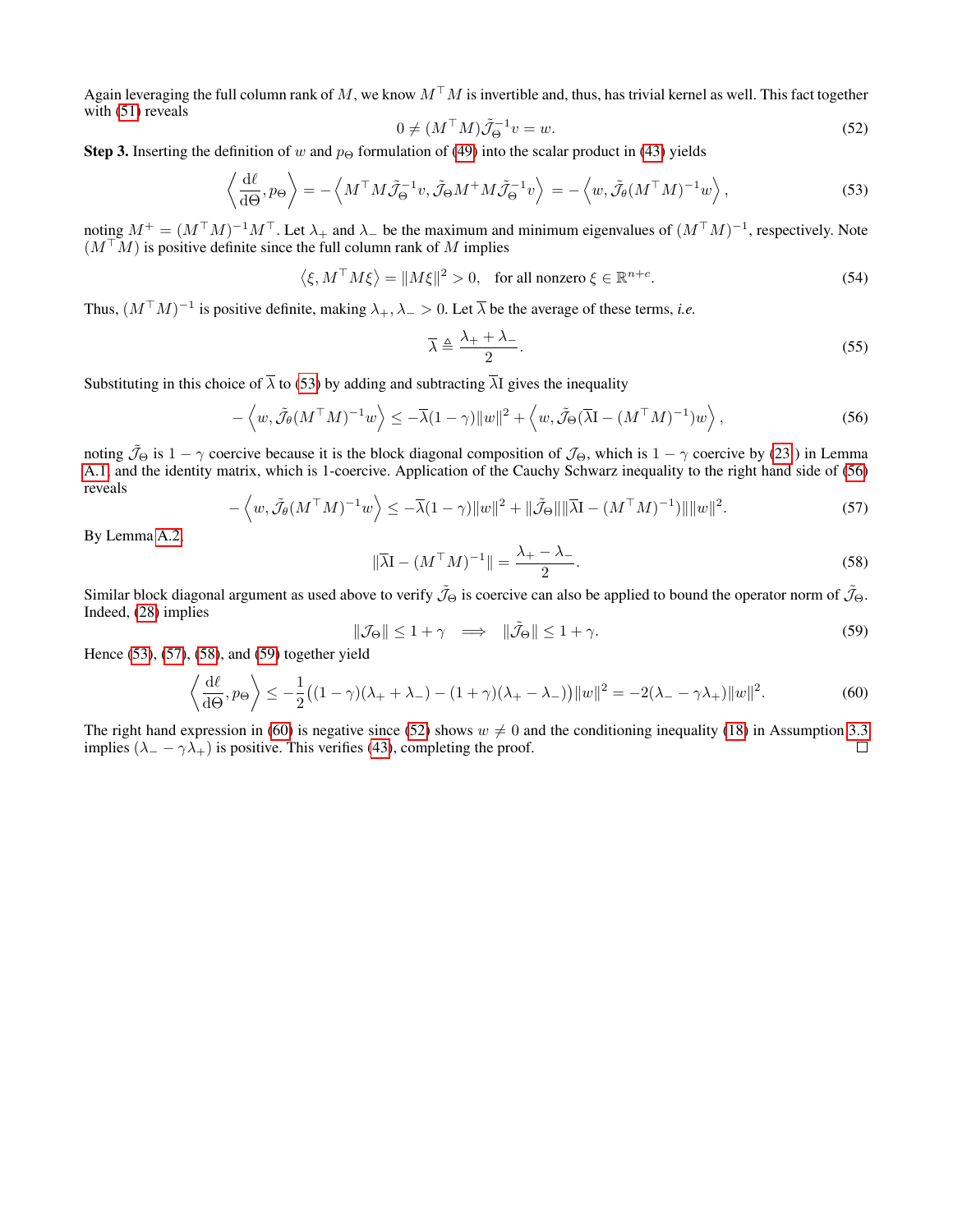**Corollary [3.1.](#page-4-7)** Given weights  $\Theta$  and data d, there exists  $\varepsilon > 0$  such that if  $u^{\varepsilon} \in U$  satisfies  $\|u^{\varepsilon}_d - u^{\star}_d\| \leq \varepsilon$  and the *assumptions of Theorem [3.1](#page-4-0) hold, then*

$$
p_{\Theta}^{\varepsilon} \triangleq - -\frac{\mathrm{d}}{\mathrm{d}\Theta} \Big[ \ell(y_d, S_{\Theta}(T_{\Theta}(u, d)) \Big]_{u = u_d^{\varepsilon}} \tag{61}
$$

is a descent direction for the loss function  $\ell(y_d, \mathcal{N}_\Theta(u_d^\star, d))$  with respect to  $\Theta$ .

*Proof.* For notational convenience, for all  $\tilde{u} \in \mathcal{U}$ , define

$$
p_{\Theta}(\tilde{u}) \triangleq -\frac{\mathrm{d}}{\mathrm{d}\Theta} \Big[ \ell(y_d, S_{\Theta}(T_{\Theta}(u, d)) \Big]_{u = \tilde{u}} \tag{62}
$$

noting  $p_{\Theta}^{\varepsilon} = p_{\Theta}(u_d^{\varepsilon})$ . Also define the quantity

$$
\nabla \triangleq \frac{\mathrm{d}}{\mathrm{d}\Theta} \left[ \ell(y_d, \mathcal{N}_{\Theta}(d)) \right]. \tag{63}
$$

Assuming  $\nabla \neq 0$ , it suffices to show

<span id="page-13-2"></span>
$$
\langle p^{\varepsilon}_{\Theta}, \nabla \rangle < 0. \tag{64}
$$

<span id="page-13-4"></span> $\Box$ 

By the smoothness of  $\ell$ ,  $S_{\Theta}$ , and  $T_{\Theta}$  (see Assumption [3.1\)](#page-2-6), there exists  $\delta > 0$  such that

<span id="page-13-3"></span>
$$
||u - u_d^{\star}|| \le \delta \implies ||p_{\Theta}(u) - p_{\Theta}(u_d^{\star})|| \le \frac{(\lambda - \gamma \lambda_+) ||M^{\top} \nabla||^2}{||\nabla||},
$$
\n(65)

where  $\lambda_+$  and  $\lambda_-$  are the maximum and minimum eigenvalues of  $(M^{\top}M)^{-1}$ , respectively. Also note  $M^{\top}\nabla \neq 0$  since  $M^{\top}$ has full column rank.<sup>[12](#page-13-1)</sup> Substituting the inequality  $(60)$  in the proof of Theorem [3.1](#page-4-0) into  $(64)$  reveals

$$
\langle p_{\Theta}(u), \nabla \rangle = \langle p_{\Theta}(u_d^{\star}), \nabla \rangle + \langle p_{\Theta}(u) - p_{\Theta}(u_d^{\star}), \nabla \rangle \tag{66a}
$$

$$
\leq -2(\lambda_- - \gamma \lambda_+) \|M^\top \nabla\|^2 + \langle p_\Theta(u) - p_\Theta(u_d^{\star}), \nabla \rangle. \tag{66b}
$$

But, the Cauchy Schwarz inequality and [\(65\)](#page-13-3) enable us to obtain the upper bound

<span id="page-13-5"></span>
$$
|\langle p_{\Theta}(u) - p_{\Theta}(u_d^{\star}), \nabla \rangle| \le (\lambda_- - \gamma \lambda_+) \|M^{\top} \nabla\|^2, \text{ for all } u \in B(u_d^{\star}, \delta), \tag{67}
$$

where  $B(u_d^*, \delta)$  is the ball of radius  $\delta$  centered about  $u_d^*$ . Combining [\(66\)](#page-13-4) and [\(67\)](#page-13-5) yields

$$
\langle p_{\Theta}(u), \nabla \rangle \le -(\lambda_- - \gamma \lambda_+) \| M^\top \nabla \|^2, \quad \text{for all } u \in B(u_d^*, \delta). \tag{68}
$$

<span id="page-13-0"></span>In particular, this shows [\(64\)](#page-13-2) holds when we set  $\varepsilon = \delta$ .

# B Classification Accuracy Plots



Figure 7: MNIST performance using nearly identical architectures/configurations, but with two backpropagation schemes: our proposed method (blue) and the standard Jacobian-based backpropagation in [\(14\)](#page-3-2) (red), with fixed point tolerance  $\epsilon = 10^{-4}$ . The difference in the architecture/configurations comes from the use of batch normalization in the latent space when using JFB (see Appendix [E](#page-17-1) for more details). Our method is faster and yields better test accuracy.

<span id="page-13-1"></span><sup>&</sup>lt;sup>12</sup>See  $w$  in Step 2 of the proof of Theorem [3.1.](#page-4-0)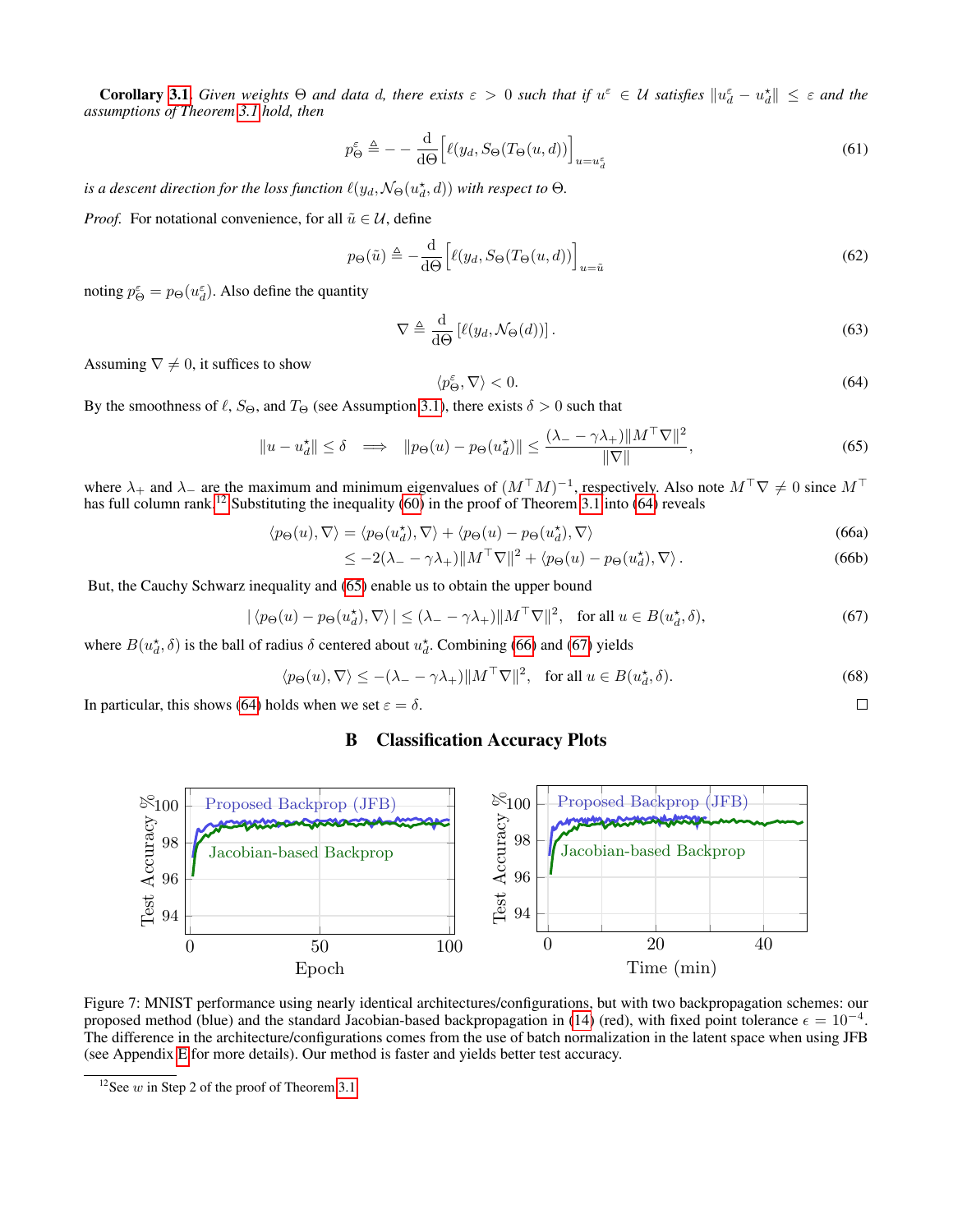

Figure 8: SVHN performance using identical architecture/configurations, but with two backpropagation schemes: our proposed method (blue) and the standard Jacobian-based backpropagation in [\(14\)](#page-3-2) (red), with fixed point tolerance  $\epsilon = 10^{-4}$ . The difference in the architectures/configurations comes from the use of batch normalization in the latent space when using JFB (see Appendix [E](#page-17-1) for more details). Our method is faster and yields better test accuracy.

### C Implementation of Jacobian-based Backpropagation

#### <span id="page-14-1"></span>Implementation Notes

In this section, we provide some notes to help understand the code/implementation of the Jacobian-based backpropagation in PyTorch. Assume we have the fixed point  $\tilde{u}$  at hand. For brevity, we will omit the dependence of  $R_{\Theta}$  and  $\tilde{u}$  on d. We wish to compute

$$
\frac{\mathrm{d}}{\mathrm{d}\Theta} \left[ \ell(y_d, S_{\Theta}(R_{\Theta}(\tilde{u}_{\Theta})) \right] = \frac{\mathrm{d}\ell}{\mathrm{d}S} \left[ \frac{\mathrm{d}S}{\mathrm{d}\tilde{u}} \frac{\mathrm{d}\tilde{u}}{\mathrm{d}\Theta} + \frac{\partial S}{\partial \Theta} \right],\tag{69}
$$

where

$$
\frac{\mathrm{d}\tilde{u}}{\mathrm{d}\Theta} = \mathcal{J}^{-1} \frac{\mathrm{d}R_{\Theta}(\tilde{u})}{\mathrm{d}\Theta},\tag{70}
$$

and the argument  $\tilde{u}$  inside of R is treated as a constant. This implies that

$$
\frac{\mathrm{d}}{\mathrm{d}\Theta} \left[ \ell(y_d, S_\Theta(R_\Theta(\tilde{u}_\Theta)) \right] = \frac{\mathrm{d}\ell}{\mathrm{d}S} \left[ \frac{\mathrm{d}S}{\mathrm{d}\tilde{u}} \mathcal{J}^{-1} \frac{\mathrm{d}R_\Theta(\tilde{u})}{\mathrm{d}\Theta} + \frac{\partial S}{\partial \Theta} \right]. \tag{71}
$$

In our PyTorch implementation, we do not build  $J^{-1}$  explicitly. Instead, we solve a linear system as follows. We would like to compute w defined by

$$
w = \frac{\mathrm{d}\ell}{\mathrm{d}S} \frac{\mathrm{d}S}{\mathrm{d}\tilde{u}} \mathcal{J}^{-1}.\tag{72}
$$

To do this, we solve the following linear system

$$
wJ = \frac{\mathrm{d}\ell}{\mathrm{d}S} \frac{\mathrm{d}S}{\mathrm{d}\tilde{u}}\tag{73}
$$

Note, we consider multiplication by matrices from the right as this is more natural to implement in PyTorch. We also note that building the matrix  $\mathcal J$  explicitly is inefficient, thus any matrix-factorization methods (*e.g.* the LU decomposition) cannot be used. As explained in Section [4,](#page-4-2) we use a CG method and require a symmetric coefficient matrix. To this end, we symmetrize the system by multiplying by  $J^{\perp}$  on both sides to obtain the normal equations [\(Golub and Van Loan 2013\)](#page-7-33)

<span id="page-14-0"></span>
$$
w\mathcal{J}\mathcal{J}^{\top} = \frac{\mathrm{d}\ell}{\mathrm{d}S} \frac{\mathrm{d}S}{\mathrm{d}\tilde{u}} \mathcal{J}^{\top}.
$$
 (74)

Once we solve for  $w$ , we can then arrive at the gradient by computing

$$
\frac{\mathrm{d}}{\mathrm{d}\Theta} \left[ \ell(y_d, S_\Theta(R_\Theta(\tilde{u}_\Theta)) \right] = w \frac{\mathrm{d}R_\Theta(\tilde{u})}{\mathrm{d}\Theta} + \frac{\mathrm{d}\ell}{\mathrm{d}S} \frac{\partial S}{\partial \Theta}.\tag{75}
$$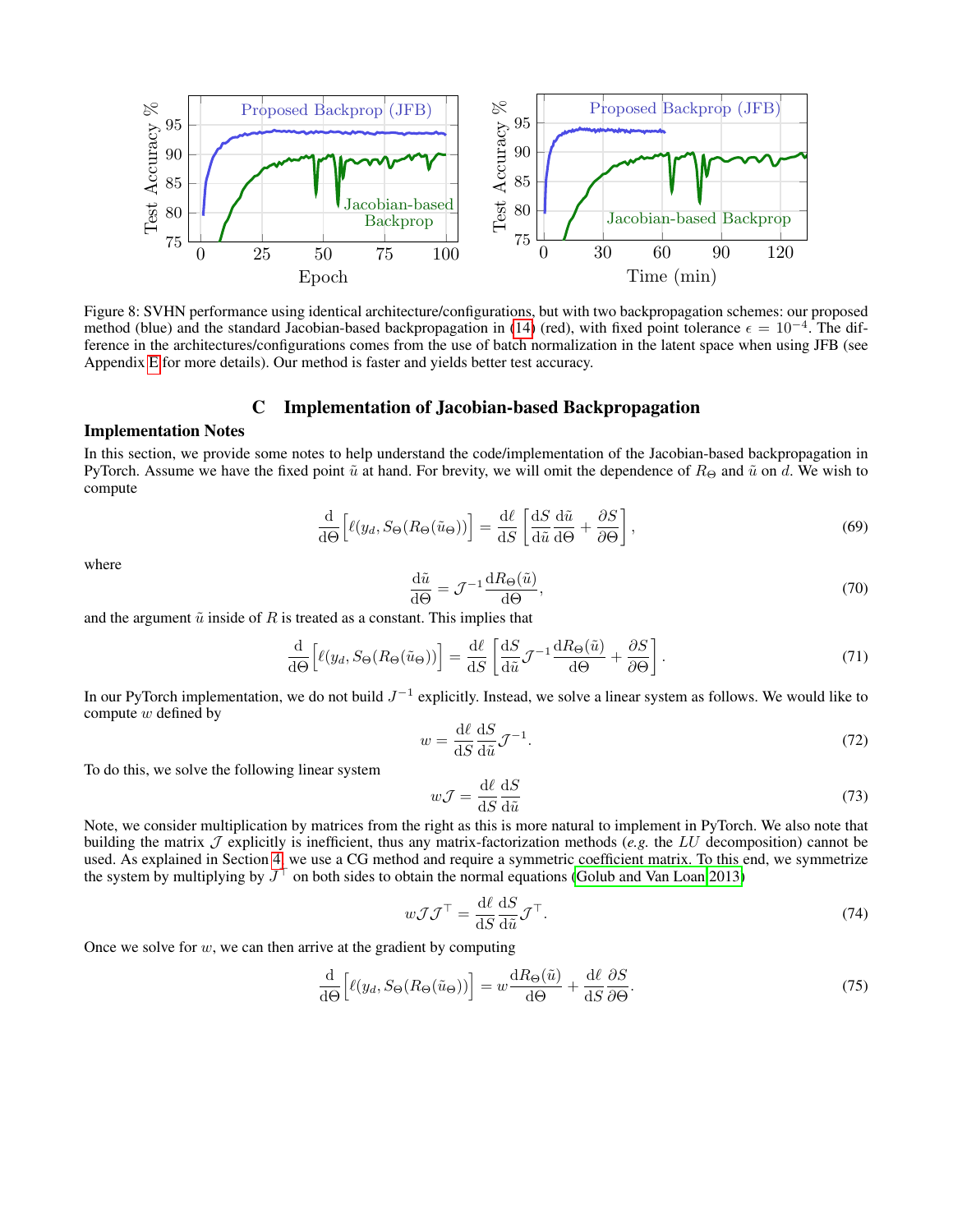## Coding right-hand-side

To code the right-hand-side of the normal equations, we can code  $\frac{d\ell}{dS} \frac{dS}{d\tilde{u}}$  in the following line of code:

```
Computing \frac{d\ell}{dS} \frac{dS}{d\tilde{u}}Qd = net.data_space_forward(d)
Ru = net. latent_space_forward(u, Qd)
S_Ru = net.map_latent_to_inference(Ru)
loss = criterion(S_Ru, labels)
dldu = torch.autograd.grad(outputs=loss, inputs=Ru,
                               retain_graph=True, create_graph=True,
                               only_inputs=True)[0]
```
Next, we would like to multiply  $d \, \text{ldu}$  by  $J^{\perp}$  from the right side. To do this, we need to use a vector-Jacobian trick in Pytorch as follows:

Computing  $\frac{d\ell}{dS} \frac{dS}{d\tilde{u}} J^{\top}$ 

```
dldu_dRdu = torch.autograd.grad(outputs=Ru, inputs = u, grad_outputs=dldu,
                                retain_graph=True, create_graph=True,
                                only_inputs=True)[0]
dldu_J = dldu - dldu_dRdu
dldu_JT = torch.autograd.grad(outputs=dldu_J, inputs=dldu, grad_outputs=dldu,
                              retain_graph=True, create_graph=True,
                              only_inputs=True)[0]
rhs = dldu_JT
```
Here, to multiply by  $J^{\perp}$  from the right, we note that for any vector v,

<span id="page-15-0"></span>
$$
v\frac{\mathrm{d}(vJ)}{\mathrm{d}v} = vJ^{\top}.\tag{76}
$$

The vector-Jacobian trick uses autograd once to compute vJ, and then autograd once more compute  $vJ^{\top}$  as in Equation [\(76\)](#page-15-0). Thus, we have that rhs takes the value of  $\frac{d\ell}{dS} \frac{dS}{d\tilde{u}} J^{\top}$ .

## Coding right matrix-vector multiplication by  $JJ^{\top}$

Next, we want to implement a function that computes right matrix-vector multiplication by  $JJ^{\top}$ . This function, along with the right-hand-side, is then fed into the conjugate gradient algorithm to solve Equation [\(74\)](#page-14-0).

Given a vector v, the task is to return  $vJJ^{\top}$ . First, we use one autograd call to obtain vJ. Then we use another autograd call to multiply by  $J^{\perp}$  to obtain  $vJJ^{\perp}$ . The function which multiplies by  $JJ^{\perp}$  from the right can thus be coded as

Computing multiplication by  $JJ^{\top}$ 

```
v_dRdu = torch.autograd.grad(outputs=Ru, inputs=u, grad_outputs=v,
                             retain_graph=True, create_graph=True,
                             only_inputs=True)[0]
v_U = v - v_dRduv_JJT = torch.autograd.grad(outputs=v_J, inputs=v, grad_outputs=v_J,
                            retain_graph=True, create_graph=True,
                            only_inputs=True)[0]
```
We emphasize here that the third line returns  $vJJ^{\top}$  by setting the variable grad-outputs to be vJ. Finally, we feed the computed right-hand-side and the function that multiplies by  $JJ^{\top}$  into the conjugate gradient method to solve for w in Equation [\(74\)](#page-14-0).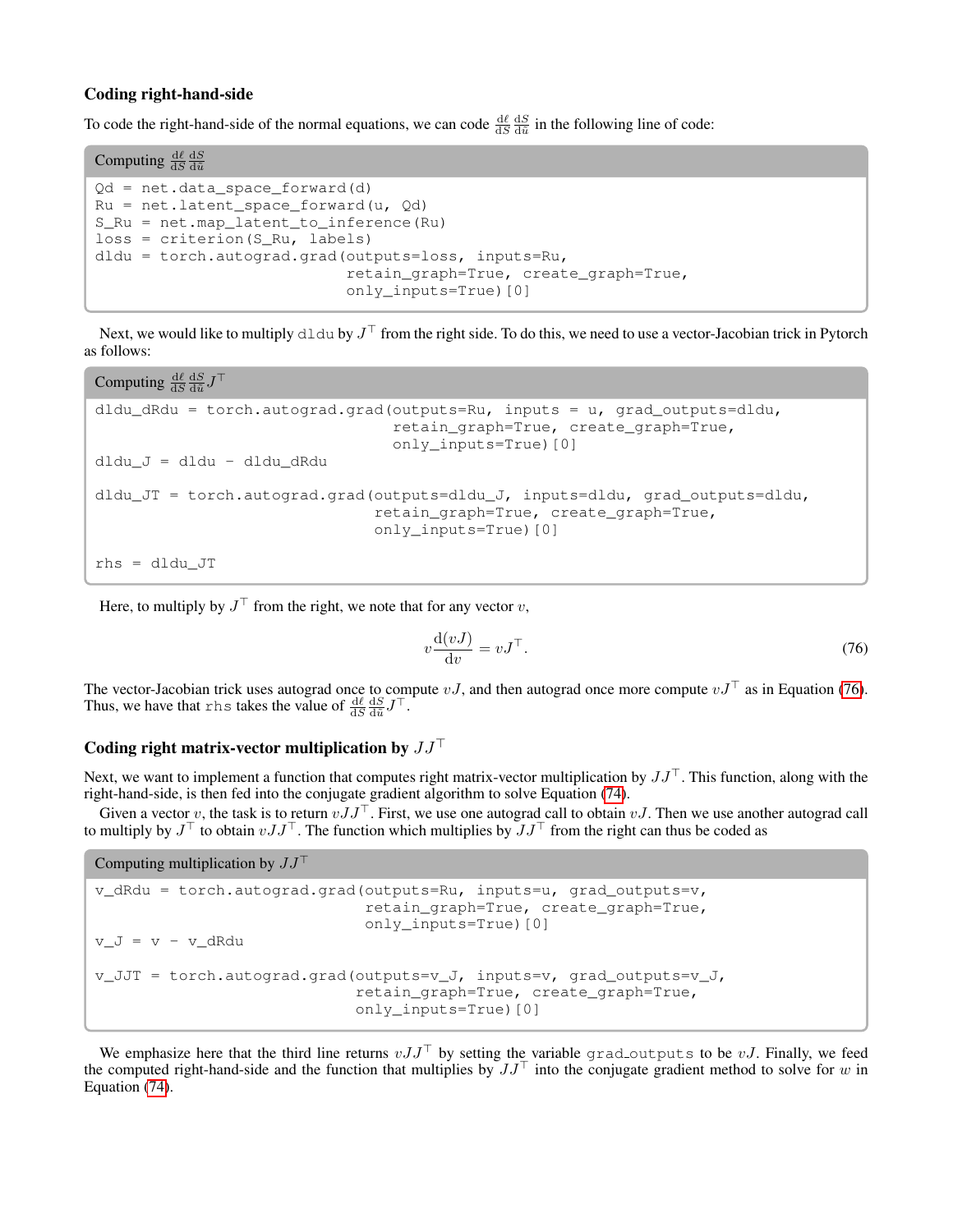Coding  $w \frac{dR_{\Theta}(\tilde{u})}{d\Theta}$  and  $\frac{d\ell}{dS}$ ∂S ∂Θ

Once w is obtained from the linear solve, we have two remaining tasks to obtain the gradient: computation of  $w \frac{dR_{\Theta}(\tilde{u})}{d\Theta}$  and  $\frac{d\ell}{dS}$   $\frac{\partial S}{\partial \Theta}$ . These can be computed as follows in the PyTorch framework. Suppose the solution to the normal equations is saved in the variable normaleqsol

## Update gradients

```
Ru.backward(normal_eq_sol)
S_Ru = net.map_latent_to_inference(Ru.detach())
loss = criterion(S_Ru, labels)
loss.backward()
```
This is only one (perhaps the most straightforward) way to code the Jacobian-based backpropagation. But as can be seen, coding the Jacobian-based backpropagation is not trivial, unlike our proposed JFB.

## D Comparison with Neumann RBP

<span id="page-16-0"></span>Below is a comparison of JFB with 5th and 10th order Neumann series approximations of gradients for the SVHN dataset.



Figure 9: SVHN using different Neumann approximations of the inverse Jacobian.

## Neumann Gradient Implementation

To compute the Neumann-based gradient, we use a similar approach that explained in Appendix [C.](#page-14-1) In particular, we use a for-loop to accumulate the Neumann sum in the variable dldu\_Jinv\_approx.

```
Computing Neumann gradient
for i in range(1, neumann order+1):
    dldu_dRdu_k.requires_grad = True
    # compute dldu_dRdu_k+1 = dldu_dRdu_k * dRdu
    dldu_dRdu_kplus1 = torch.autograd.grad(outputs=Ru,
                                             inputs=u,
                                             grad outputs=dldu dRdu k,
                                            retain_graph=True,
                                            create_graph=True,
                                            only_inputs=True)[0]
    dldu_Jinv_approx = dldu_Jinv_approx + dldu_dRdu_kplus1.detach()
    dldu_dRdu_k = dldu_dRdu_kplus1.detach()
Ru.backward(dldu_Jinv_approx)
```
Similar to the Jacobian-based approach, we multiply from right by  $\frac{\partial R}{\partial \Theta}$  from the right in the last line.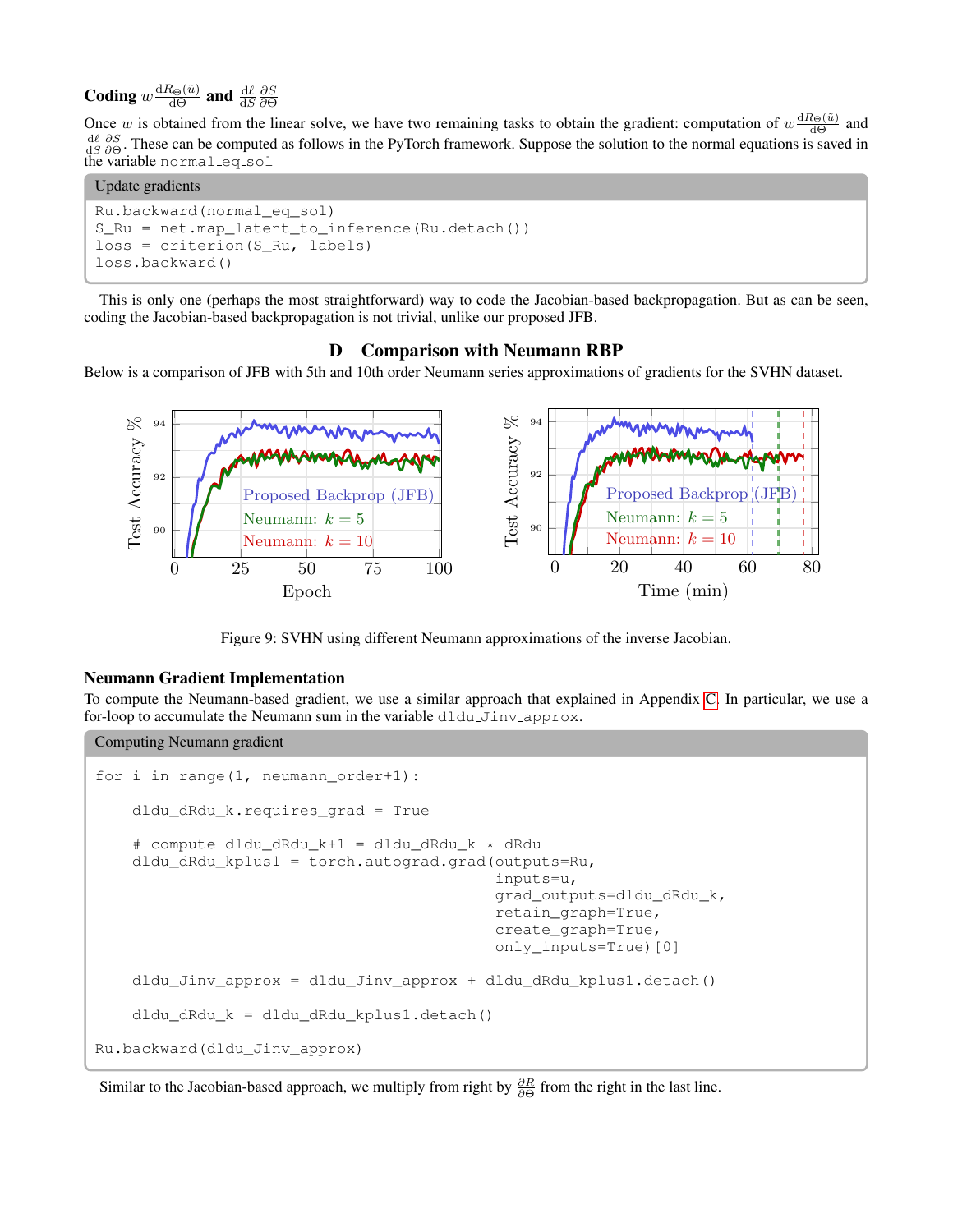## E Experimental Settings

<span id="page-17-1"></span>We present the experimental settings and describe the architecture used for each dataset. We used ResNets with batch normalization in the latent space portion of the networks, *i.e.*,  $R_{\Theta}(d)$ . While batch normalization prevents us from completely guaranteeing the network is γ-contractive in its latent variable, we found the networks automatically behave in a contractive manner. Specifically, every time the network is evaluated during training, we check whether our network violates the γ-contractive property and print a warning when this is the case. This warning was never called in our experiments. As mentioned in [\(4\)](#page-5-3), the Jacobian-based version failed to converge (even with tighter tolerance and more iterations) when batch normalization was present in the latent space - this is an issue also observed in other implicit networks literature [\(Bai, Koltun, and Kolter 2020\)](#page-7-1). Consequently, we remove the batch normalization for the Jacobian-based runs. We train all of our networks with the Adam optimizer [\(Kingma and Ba 2015\)](#page-8-34) and use the cross entropy loss function.

#### MNIST

We use two convolutions with leaky relu activation functions and max pooling for the data-space portion of the network  $Q_{\Theta}(d)$ . In the latent space portion,  $R_{\Theta}(d)$ , we use 2-layer ResNet-based architecture, with the ResNet block containing two convolution operators with batch normalization. Finally, we map from latent space to inference space using one convolution and one fully connected layer. For the fixed point stopping criterion, we stop whenever consecutive iterates satisfy  $\|u^{k+1} - u^k\| < \epsilon = 10^{-4}$ or 50 iterations have occurred. We use a constant learning rate of  $10^{-4}$ .

## SVHN

We use three 1-layer ResNets with residual blocks containing two convolutions with leaky relu activation functions and max pooling for the data-space portion of the network  $Q_{\Theta}(d)$ . Similarly to the ResNet-based network in MNIST, we use a ResNet block containing two convolution operators with batch normalization in the latent space portion  $R_{\Theta}(d)$ . We map from latent space to inference space using one convolution and one fully connected layer. For the fixed point stopping criterion, we stop whenever consecutive iterates satisfy  $||u^{k+1} - u^k|| < \epsilon = 10^{-4}$  or 200 iterations have occurred. We use constant learning rate of  $10^{-4}$  with weight decay of  $2 \times 10^{-4}$ .

## CIFAR10

We use a ResNet with residual blocks containing two convolutions for the data-space portion of the network  $Q_{\Theta}(d)$ . We use a ResNet for the latent space portion of  $R_{\Theta}(d)$ , with each ResNet block containing two convolution operators with batch normalization. Approximately 70% of the weights are in  $Q_{\Theta}$  and 30% of the weights are in  $R_{\Theta}$ . We map from latent space to inference space using one convolution and one fully connected layer. For the JFB fixed point stopping criterion, we stop whenever consecutive iterates satisfy  $||u^{k+1} - u^k|| < \epsilon = 10^{-1}$  or 50 iterations have occurred. For the Jacobian-based approach, however, we observed that we needed to tighten the tolerance in order for the gradients to be we stop whenever consecutive iterates satisfy  $||u^{k+1} - u^k|| < \epsilon = 10^{-4}$  or 500 iterations have occurred.

## F Toy Implicit Example

<span id="page-17-2"></span><span id="page-17-0"></span>This section provides rigorous justification of the toy example provided in Section [1](#page-1-5) for solving  $y = d + y^5$  with a given  $d \in [-1/2, 1/2]$ . See Figure [10](#page-17-2) for an illustration. We first outline its implicit solution in the following lemma, which also establishes this equation has a unique solution in  $[-10^{-1/4}, 10^{-1/4}]$ . This is followed by a brief discussion of the explicit series representations of solutions to [\(4\)](#page-1-1).



Figure 10: Plot of the functions y and  $d + y^5$  with  $d = 1/3$ .